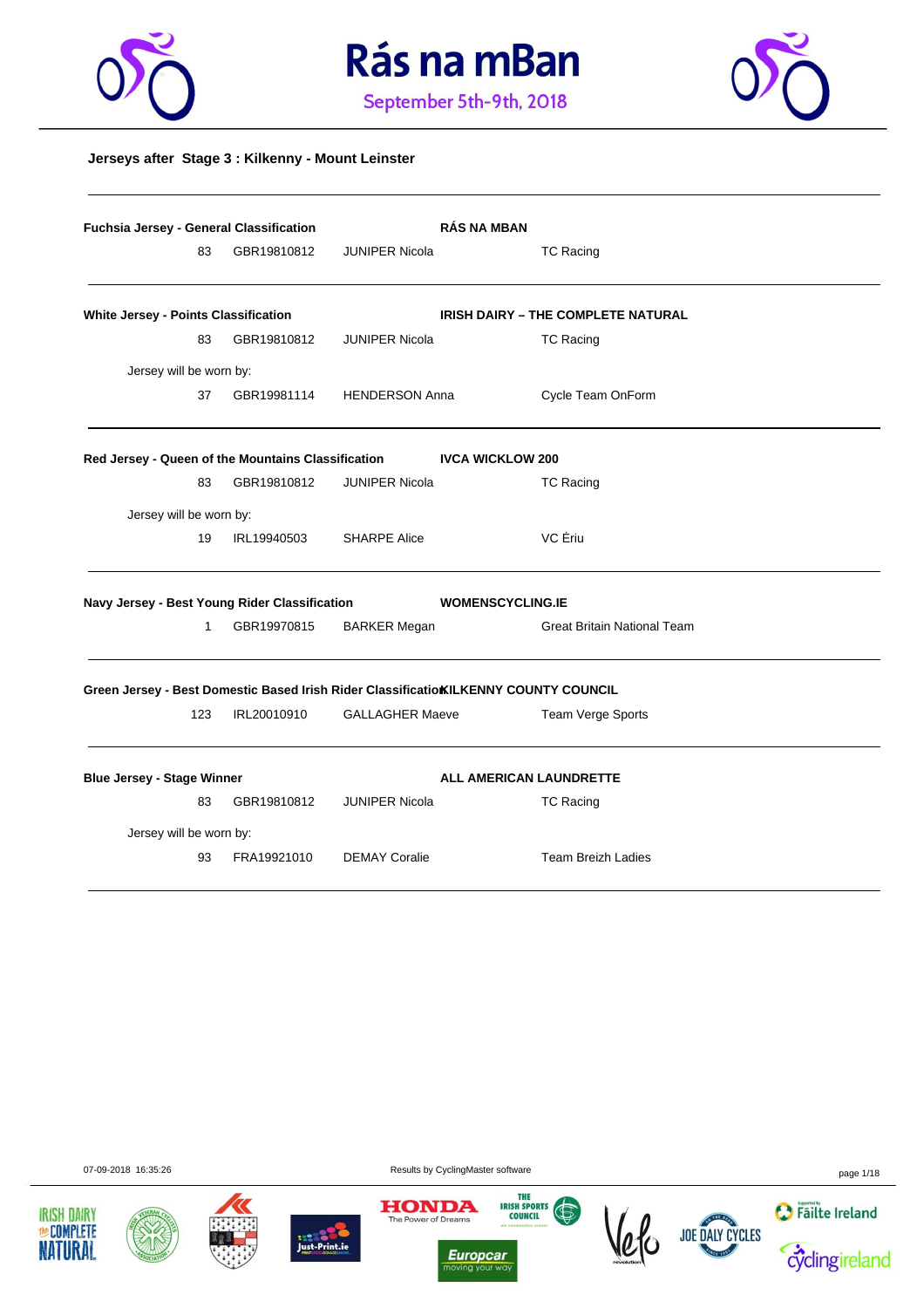



#### **Result Stage 3 : Kilkenny - Mount Leinster**

*Distance: 112.0 km Average speed of the winner: 37.714 km/h Number of starters: 112 Riders abandoning the race: 1*

| Pos                     | Nr           | UCI Code    | Surname, Name                  | Team                               | Time    | Gap  |
|-------------------------|--------------|-------------|--------------------------------|------------------------------------|---------|------|
| 1                       | 83           | GBR19810812 | <b>JUNIPER Nicola</b>          | <b>TC Racing</b>                   | 2:58:11 |      |
| $\overline{\mathbf{c}}$ | 93           | FRA19921010 | <b>DEMAY Coralie</b>           | <b>Team Breizh Ladies</b>          | 2:58:13 | 0:02 |
| 3                       | 29           | DEN19880303 | LØNNE Rikke                    | Maaslandster International         | 2:58:43 | 0:32 |
| 4                       | $\mathbf{1}$ | GBR19970815 | <b>BARKER Megan</b>            | <b>Great Britain National Team</b> | 2:58:43 | 0:32 |
| 5                       | 37           | GBR19981114 | <b>HENDERSON Anna</b>          | Cycle Team OnForm                  | 2:58:48 | 0:37 |
| 6                       | 91           | FRA19991201 | <b>ABGRALL Noemie</b>          | <b>Team Breizh Ladies</b>          | 2:59:06 | 0:55 |
| 7                       | 75           | GBR19870929 | POWELL Jennifer                | TW1 Racing                         | 2:59:06 | 0:55 |
| 8                       | 26           | RSA19961121 | <b>COLYN Catherine</b>         | Maaslandster International         | 2:59:06 | 0:55 |
| 9                       | 33           | LUX19990803 | <b>HARSCH Anne-Sophie</b>      | Andy Schleck Cycles Women Project  | 2:59:06 | 0:55 |
| 10                      | 104          | GBR19890919 | <b>FISHER Annabel</b>          | Jadan-Weldtite Vive le Velo        | 2:59:18 | 1:07 |
| 11                      | 49           | GBR19861109 | <b>STEELS Claire</b>           | FusionRTVeloperformance            | 2:59:18 | 1:07 |
| 12                      | 8            | IRL19840909 | <b>GURLEY Lydia</b>            | Ireland National Team              | 2:59:18 | 1:07 |
| 13                      | 105          | GBR19801226 | <b>WILKINSON Mary</b>          | Jadan-Weldtite Vive le Velo        | 2:59:29 | 1:18 |
| 14                      | 69           | NED19880704 | <b>KESSLER Nina</b>            | Team NH                            | 2:59:38 | 1:27 |
| 15                      | 111          | FRA19950502 | <b>ALLIN Pauline</b>           | DN17 Nouvelle Aquitaine            | 2:59:40 | 1:29 |
| 16                      | 5            | GBR19990411 | <b>ROBERTS Jessica</b>         | <b>Great Britain National Team</b> | 2:59:40 | 1:29 |
| 17                      | 54           | GBR19990326 | <b>MURPHY Lauren</b>           | Momentum CCN                       | 2:59:40 | 1:29 |
| 18                      | 112          | FRA19971121 | <b>LAHAYE Lucie</b>            | DN17 Nouvelle Aquitaine            | 2:59:43 | 1:32 |
| 19                      | 19           | IRL19940503 | <b>SHARPE Alice</b>            | VC Eriu                            | 2:59:43 | 1:32 |
| 20                      | 52           | SUI19910820 | <b>EHRLER Désirée</b>          | Momentum CCN                       | 2:59:50 | 1:39 |
| 21                      | 10           | IRL19791023 | <b>SMYTH Katharine</b>         | <b>Ireland National Team</b>       | 2:59:50 | 1:39 |
| 22                      | 46           | GBR19910521 | <b>LEWIS Emma</b>              | FusionRTVeloperformance            | 2:59:58 | 1:47 |
| 23                      | 86           | IRL19920120 | <b>CREAMER Lauren</b>          | Scott Orwell Wheelers C C          | 2:59:58 | 1:47 |
| 24                      | 95           | FRA19930826 | <b>QUINIOU Marine</b>          | <b>Team Breizh Ladies</b>          | 2:59:58 | 1:47 |
| 25                      | 32           | LUX19980621 | <b>FABER Claire</b>            | Andy Schleck Cycles Women Project  | 3:00:01 | 1:50 |
| 26                      | 123          | IRL20010910 | <b>GALLAGHER Maeve</b>         | <b>Team Verge Sports</b>           | 3:00:01 | 1:50 |
| 27                      | 115          | FRA19940529 | <b>SACHET Iris</b>             | DN17 Nouvelle Aquitaine            | 3:00:06 | 1:55 |
| 28                      | 35           | FIN19990116 | PUSKALA Viivi                  | Andy Schleck Cycles Women Project  | 3:00:06 | 1:55 |
| 29                      | 109          | GBR19810901 | <b>MASSEY Laura</b>            | Torelli-Brother-Assure             | 3:00:06 | 1:55 |
| 30                      | 116          | NOR20000819 | KIELLAND BJERK Thale Sofie     | Region Sør Norge                   | 3:00:06 | 1:55 |
| 31                      | 114          | FRA19991006 | <b>MORICHON Anaïs</b>          | DN17 Nouvelle Aquitaine            | 3:00:06 | 1:55 |
| 32                      | 64           | SWE20010409 | <b>OLAUSSON Wilma</b>          | Team Backstedt/Hotchillee          | 3:00:06 | 1:55 |
| 33                      | 68           | IRL19930705 | COTTER Imogen                  | Team NH                            | 3:00:09 | 1:58 |
| 34                      | 120          | NOR20000315 | <b>LUTRO Amalie</b>            | Region Sør Norge                   | 3:00:31 | 2:20 |
| 35                      | 108          | AUT19990910 | <b>GRUBER-STADLER Hannah</b>   | Torelli-Brother-Assure             | 3:00:31 | 2:20 |
| 36                      | 47           | GBR19900111 | <b>HUNTER JOHNSTON Fiona</b>   | FusionRTVeloperformance            | 3:00:31 | 2:20 |
| 37                      | 78           | NOR20010215 | <b>MATHISEN Silje</b>          | Norway Sør                         | 3:00:31 | 2:20 |
| 38                      | 65           | GBR20001012 | <b>TACEY April</b>             | Team Backstedt/Hotchillee          | 3:00:31 | 2:20 |
| 39                      | 110          | GBR19990917 | <b>THACKRAY Sophie</b>         | Torelli-Brother-Assure             | 3:00:31 | 2:20 |
| 40                      | 36           | GBR19910826 | <b>DIXON Leah</b>              | Cycle Team OnForm                  | 3:00:31 | 2:20 |
| 41                      | 97           | GBR19950818 | <b>CUTTS Francesca</b>         | Team LDN                           | 3:00:56 | 2:45 |
| 42                      | 100          | GBR19860125 | <b>RALSTON Helen</b>           | Team LDN                           | 3:00:56 | 2:45 |
| 43                      | 21           | SWE19950419 | <b>ANDERSSON Alice</b>         | Team Crescent D.A.R.E              | 3:00:56 | 2:45 |
| 44                      | 99           | GBR19920731 | <b>MIDDLETON Kerry</b>         | Team LDN                           | 3:00:56 | 2:45 |
| 45                      | 48           | GBR19950712 | <b>PATCH Molly</b>             | FusionRTVeloperformance            | 3:00:56 | 2:45 |
| 46                      | 6            | IRL19870719 | <b>BOYLAN Lydia</b>            | <b>Ireland National Team</b>       | 3:00:56 | 2:45 |
| 47                      | 9            | IRL19780728 | <b>MCCRYSTAL Eve</b>           | <b>Ireland National Team</b>       | 3:01:08 | 2:57 |
| 48                      | 39           | GBR19820223 | <b>SPEAKE Alicia</b>           | Cycle Team OnForm                  | 3:01:08 | 2:57 |
| 49                      | 79           | NOR20010625 | <b>MIDTSVEEN Natalie Irene</b> | Norway Sør                         | 3:01:19 | 3:08 |
| 50                      | 2            | GBR19990622 | <b>CALLANDER Rhona</b>         | <b>Great Britain National Team</b> | 3:01:19 | 3:08 |
| 51                      | 113          | FRA19981021 | MINAUD Manon                   | <b>DN17 Nouvelle Aquitaine</b>     | 3:01:19 | 3:08 |
| 52                      | 101          | GBR19990818 | <b>BENNETT Elizabeth</b>       | Jadan-Weldtite Vive le Velo        | 3:01:19 | 3:08 |
| 53                      | 81           | GBR20000626 | <b>BARKER Ellen</b>            | <b>TC Racing</b>                   | 3:01:19 | 3:08 |
| 54                      | 28           | SIN19880513 | <b>LEE</b> Serene              | Maaslandster International         | 3:01:19 | 3:08 |
| 55                      | 102          | GBR20010810 | <b>BENT Olivia</b>             | Jadan-Weldtite Vive le Velo        | 3:01:19 | 3:08 |
| 56                      | 16           | IRL19981230 | <b>GRIFFIN Mia</b>             | VC Eriu                            | 3:01:19 | 3:08 |











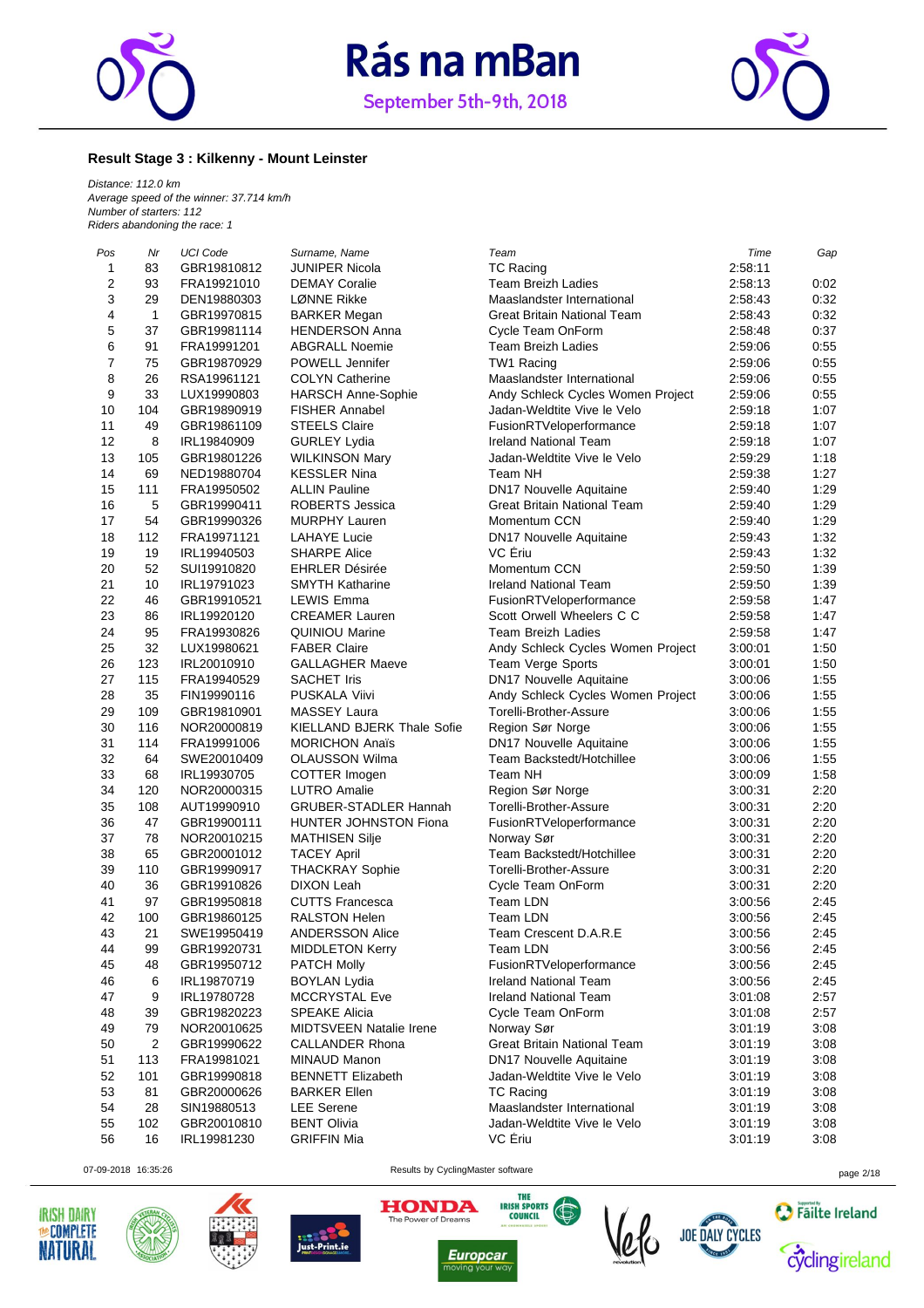

September 5th-9th, 2018



| Pos | Nr             | <b>UCI Code</b> | Surname, Name            | Team                               | Time    | Gap        |
|-----|----------------|-----------------|--------------------------|------------------------------------|---------|------------|
| 57  | 4              | GBR19980414     | RAYBOULD Rebecca         | <b>Great Britain National Team</b> | 3:01:19 | 3:08       |
| 58  | 106            | GBR19901113     | <b>COX Florence</b>      | Torelli-Brother-Assure             | 3:01:19 | 3:08       |
| 59  | 74             | SWE19881222     | <b>NORDIN Gabriella</b>  | TW1 Racing                         | 3:01:19 | 3:08       |
| 60  | 17             | IRL19860424     | <b>HUGHES Hilary</b>     | VC Ériu                            | 3:01:19 | 3:08       |
| 61  | 125            | POL19861012     | WOZNIAK Agnieszka        | <b>Team Verge Sports</b>           | 3:01:52 | 3:41       |
| 62  | 51             | NZL19740818     | <b>BLAKEMORE Jeannie</b> | Momentum CCN                       | 3:01:54 | 3:43       |
| 63  | 70             | IRL19881203     | <b>MCDERMOTT Ellen</b>   | Team NH                            | 3:02:06 | 3:55       |
| 64  | 3              | GBR19990913     | <b>HOLL Jenny</b>        | <b>Great Britain National Team</b> | 3:02:06 | 3:55       |
| 65  | 38             | NZL19971203     | <b>JOHNSON</b> lone      | Cycle Team OnForm                  | 3:02:11 | 4:00       |
| 66  | $\overline{7}$ | IRL19880222     | <b>DONEGAN Aine</b>      | <b>Ireland National Team</b>       | 3:02:11 | 4:00       |
| 67  | 12             | IRL19900724     | <b>CLAFFEY Maire</b>     | <b>Cycling Leinster</b>            | 3:02:11 | 4:00       |
| 68  | 103            | GBR20001220     | <b>BULLARD Georgia</b>   | Jadan-Weldtite Vive le Velo        | 3:02:11 | 4:00       |
| 69  | 61             | GBR20000303     | <b>ELLIS Isabel</b>      | Team Backstedt/Hotchillee          | 3:02:11 | 4:00       |
| 70  | 20             | IRL19890509     | <b>WALSH Orla</b>        | VC Ériu                            | 3:02:11 | 4:00       |
| 71  | 71             | GBR19920518     | <b>GREAVES Melissa</b>   | TW1 Racing                         | 3:02:11 | 4:00       |
| 72  | 13             | IRL19880505     | <b>FLANAGAN Aisling</b>  | <b>Cycling Leinster</b>            | 3:02:11 | 4:00       |
| 73  | 27             | NED19960603     | <b>GEERIS Femke</b>      | Maaslandster International         | 3:02:11 | 4:00       |
| 74  | 34             | LUX19871030     | <b>HOFFMANN Chantal</b>  | Andy Schleck Cycles Women Project  | 3:02:11 | 4:00       |
| 75  | 98             | GER19870528     | <b>HEISS Gina</b>        | Team LDN                           | 3:02:11 | 4:00       |
| 76  | 118            | NOR20001029     | <b>JØRGENSEN Tiril</b>   | Region Sør Norge                   | 3:03:27 | 5:16       |
| 77  | 55             | JPN19860805     | <b>NAKAHARA Yasue</b>    | Momentum CCN                       | 3:03:27 | 5:16       |
| 78  | 23             | SWE19890601     | <b>LEVIN Tilina</b>      | Team Crescent D.A.R.E              | 3:03:30 | 5:19       |
| 79  | 31             | FRA20001019     | <b>BERKANE Sarah</b>     | Andy Schleck Cycles Women Project  | 3:03:30 | 5:19       |
| 80  | 107            | GBR19820212     | <b>THOM Joanne</b>       | Torelli-Brother-Assure             | 3:03:44 | 5:33       |
| 81  | 88             | IRL19850421     | <b>HORAN Breda</b>       | Scott Orwell Wheelers C C          | 3:03:55 | 5:44       |
| 82  | 94             | FRA19970702     | LE BRIS Cecilia          | <b>Team Breizh Ladies</b>          | 3:03:57 | 5:46       |
| 83  | 67             | NED19960319     | <b>BESTEMAN Floor</b>    | Team NH                            | 3:03:57 | 5:46       |
| 84  | 30             | NED19830119     | <b>SLINGERLAND Minke</b> | Maaslandster International         | 3:03:57 | 5:46       |
| 85  | 15             | IRL19870731     | <b>LOSCHER Sofie</b>     | <b>Cycling Leinster</b>            | 3:03:57 | 5:46       |
| 86  | 84             | IRL19881230     | O'DONOVAN Niamh          | <b>TC Racing</b>                   | 3:04:05 | 5:54       |
| 87  | 63             | GBR20010506     | MONKHOUSE Amy            | Team Backstedt/Hotchillee          | 3:04:13 | 6:02       |
| 88  | 56             | IRL19860610     | CAMPBELL Laura           | Shutt Ridley RT                    | 3:04:47 | 6:36       |
| 89  | 58             | GBR19801030     | <b>FILBY Maxine</b>      | Shutt Ridley RT                    | 3:05:08 | 6:57       |
| 90  | 92             | FRA20000216     | <b>HINAULT Maryanne</b>  | Team Breizh Ladies                 | 3:05:08 | 6:57       |
| 91  | 73             | GBR19991109     | <b>HUGHES Gwenno</b>     | TW1 Racing                         | 3:05:14 | 7:03       |
| 92  | 14             | IRL19920705     | <b>GUIHEN Fiona</b>      | <b>Cycling Leinster</b>            | 3:05:19 | 7:08       |
| 93  | 11             | IRL19870406     | <b>BATES</b> Jennifer    | <b>Cycling Leinster</b>            | 3:05:19 | 7:08       |
| 94  | 82             | IRL19861113     | <b>DESMOND Emma</b>      | <b>TC Racing</b>                   | 3:05:19 | 7:08       |
| 95  | 117            | NOR19950214     | RØSTE OMDAHL Karoline    | Region Sør Norge                   | 3:05:45 | 7:34       |
| 96  | 66             | NED19861117     | <b>ALBERTS Nikky</b>     | Team NH                            | 3:05:57 | 7:46       |
| 97  | 62             | GBR20010609     | <b>GADD Lucy</b>         | Team Backstedt/Hotchillee          | 3:08:37 | 10:26      |
| 98  | 40             | GBR20000430     | WOODWORTH Jessica        | Cycle Team OnForm                  | 3:09:11 | 11:00      |
| 99  | 122            | IRL19920719     | DESMOND Leah             | Team Verge Sports                  | 3:14:24 | 16:13      |
| 100 | 72             | GBR19830217     | <b>HAMMOND Claire</b>    | TW1 Racing                         | 3:15:00 | 16:49      |
| 101 | 25             | SWE19800907     | <b>MORIN Kristina</b>    | Team Crescent D.A.R.E              | 3:15:00 | 16:49      |
| 102 | 85             | IRL19890910     | O'DWYER Niamh            | <b>TC Racing</b>                   | 3:20:18 | 22:07      |
| 103 | 53             | NED19940505     | <b>HOFLAND Gina</b>      | Momentum CCN                       | 3:20:29 | 22:18      |
| 104 | 119            | NOR19791218     | HATTELAND LIMA Tone      | Region Sør Norge                   | 3:23:59 | 25:48      |
| 105 | 42             | GBR19850214     | LONGTHORP Rebecca        | Datalynx-Parenesis Women's RT      | 3:28:27 | 30:16      |
| 106 | 43             | GBR19690124     | <b>MACKAY Sandra</b>     | Datalynx-Parenesis Women's RT      | 3:28:27 | 30:16      |
| 107 | 90             | IRL19920418     | FHLATHARTAIGH Ciara Ni   | Scott Orwell Wheelers C C          | 3:30:31 | 32:20      |
| 108 | 124            | POR19850307     | SALVADOR Márcia          | Team Verge Sports                  | 3:33:13 | 35:02      |
| 109 | 57             | GBR19981014     | <b>CONANT Haddi</b>      | Shutt Ridley RT                    | 3:34:15 | 36:04      |
| 110 | 89             | IRL19900409     | MOLLOY Sinéad            | Scott Orwell Wheelers C C          | 3:35:44 | 37:33      |
| 111 | 121            | IRL19821120     | <b>BRYCE Lyndsey</b>     | Team Verge Sports                  | 3:42:28 | 44:17      |
|     |                |                 |                          |                                    |         |            |
|     | 24             | SWE19850207     | <b>JOHANSSON Hanna</b>   | Team Crescent D.A.R.E              |         | <b>DNF</b> |
|     |                |                 |                          |                                    |         |            |









**HONDA** 



THE

**IRISH SPORTS** 



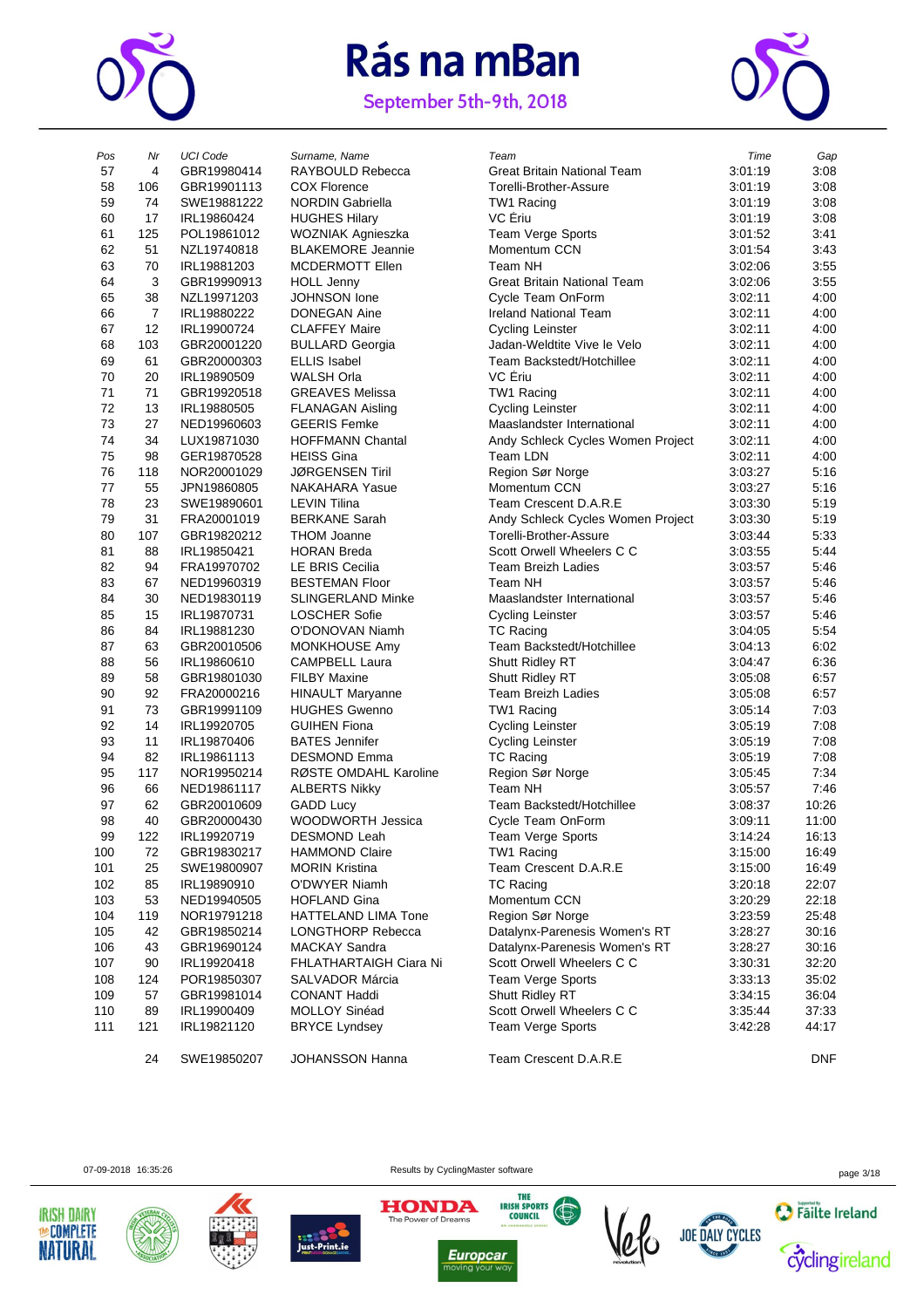



#### **Result Stage 3 : Kilkenny - Mount Leinster - Best British Rider**

| Pos            | Nr             | <b>UCI Code</b> | Surname, Name                | Team                               | Time    | Gap   |
|----------------|----------------|-----------------|------------------------------|------------------------------------|---------|-------|
| $\mathbf{1}$   | $\mathbf{1}$   | GBR19970815     | <b>BARKER Megan</b>          | Great Britain National Team        | 2:58:43 |       |
| $\mathbf 2$    | 37             | GBR19981114     | <b>HENDERSON Anna</b>        | Cycle Team OnForm                  | 2:58:48 | 0:05  |
| 3              | 75             | GBR19870929     | POWELL Jennifer              | TW1 Racing                         | 2:59:06 | 0:23  |
| $\overline{4}$ | 104            | GBR19890919     | <b>FISHER Annabel</b>        | Jadan-Weldtite Vive le Velo        | 2:59:18 | 0:35  |
| 5              | 49             | GBR19861109     | <b>STEELS Claire</b>         | FusionRTVeloperformance            | 2:59:18 | 0:35  |
| 6              | 105            | GBR19801226     | <b>WILKINSON Mary</b>        | Jadan-Weldtite Vive le Velo        | 2:59:29 | 0:46  |
| $\overline{7}$ | 5              | GBR19990411     | <b>ROBERTS Jessica</b>       | <b>Great Britain National Team</b> | 2:59:40 | 0:57  |
| 8              | 46             | GBR19910521     | <b>LEWIS Emma</b>            | FusionRTVeloperformance            | 2:59:58 | 1:15  |
| 9              | 109            | GBR19810901     | <b>MASSEY Laura</b>          | Torelli-Brother-Assure             | 3:00:06 | 1:23  |
| 10             | 108            | AUT19990910     | <b>GRUBER-STADLER Hannah</b> | Torelli-Brother-Assure             | 3:00:31 | 1:48  |
| 11             | 47             | GBR19900111     | <b>HUNTER JOHNSTON Fiona</b> | FusionRTVeloperformance            | 3:00:31 | 1:48  |
| 12             | 65             | GBR20001012     | <b>TACEY April</b>           | Team Backstedt/Hotchillee          | 3:00:31 | 1:48  |
| 13             | 110            | GBR19990917     | <b>THACKRAY Sophie</b>       | Torelli-Brother-Assure             | 3:00:31 | 1:48  |
| 14             | 36             | GBR19910826     | <b>DIXON Leah</b>            | Cycle Team OnForm                  | 3:00:31 | 1:48  |
| 15             | 97             | GBR19950818     | <b>CUTTS Francesca</b>       | Team LDN                           | 3:00:56 | 2:13  |
| 16             | 100            | GBR19860125     | <b>RALSTON Helen</b>         | Team LDN                           | 3:00:56 | 2:13  |
| 17             | 99             | GBR19920731     | <b>MIDDLETON Kerry</b>       | Team LDN                           | 3:00:56 | 2:13  |
| 18             | 48             | GBR19950712     | <b>PATCH Molly</b>           | FusionRTVeloperformance            | 3:00:56 | 2:13  |
| 19             | $\overline{2}$ | GBR19990622     | <b>CALLANDER Rhona</b>       | <b>Great Britain National Team</b> | 3:01:19 | 2:36  |
| 20             | 101            | GBR19990818     | <b>BENNETT Elizabeth</b>     | Jadan-Weldtite Vive le Velo        | 3:01:19 | 2:36  |
| 21             | 102            | GBR20010810     | <b>BENT Olivia</b>           | Jadan-Weldtite Vive le Velo        | 3:01:19 | 2:36  |
| 22             | $\overline{4}$ | GBR19980414     | RAYBOULD Rebecca             | <b>Great Britain National Team</b> | 3:01:19 | 2:36  |
| 23             | 106            | GBR19901113     | <b>COX Florence</b>          | Torelli-Brother-Assure             | 3:01:19 | 2:36  |
| 24             | 3              | GBR19990913     | <b>HOLL Jenny</b>            | <b>Great Britain National Team</b> | 3:02:06 | 3:23  |
| 25             | 103            | GBR20001220     | <b>BULLARD Georgia</b>       | Jadan-Weldtite Vive le Velo        | 3:02:11 | 3:28  |
| 26             | 61             | GBR20000303     | <b>ELLIS Isabel</b>          | Team Backstedt/Hotchillee          | 3:02:11 | 3:28  |
| 27             | 71             | GBR19920518     | <b>GREAVES Melissa</b>       | TW1 Racing                         | 3:02:11 | 3:28  |
| 28             | 98             | GER19870528     | <b>HEISS Gina</b>            | Team LDN                           | 3:02:11 | 3:28  |
| 29             | 107            | GBR19820212     | <b>THOM Joanne</b>           | Torelli-Brother-Assure             | 3:03:44 | 5:01  |
| 30             | 63             | GBR20010506     | MONKHOUSE Amy                | Team Backstedt/Hotchillee          | 3:04:13 | 5:30  |
| 31             | 58             | GBR19801030     | <b>FILBY Maxine</b>          | Shutt Ridley RT                    | 3:05:08 | 6:25  |
| 32             | 73             | GBR19991109     | <b>HUGHES Gwenno</b>         | TW1 Racing                         | 3:05:14 | 6:31  |
| 33             | 62             | GBR20010609     | <b>GADD Lucy</b>             | Team Backstedt/Hotchillee          | 3:08:37 | 9:54  |
| 34             | 40             | GBR20000430     | WOODWORTH Jessica            | Cycle Team OnForm                  | 3:09:11 | 10:28 |
| 35             | 72             | GBR19830217     | <b>HAMMOND Claire</b>        | TW1 Racing                         | 3:15:00 | 16:17 |
| 36             | 42             | GBR19850214     | LONGTHORP Rebecca            | Datalynx-Parenesis Women's RT      | 3:28:27 | 29:44 |
| 37             | 43             | GBR19690124     | <b>MACKAY Sandra</b>         | Datalynx-Parenesis Women's RT      | 3:28:27 | 29:44 |
| 38             | 57             | GBR19981014     | <b>CONANT Haddi</b>          | Shutt Ridley RT                    | 3:34:15 | 35:32 |

07-09-2018 16:35:26 page 4/18













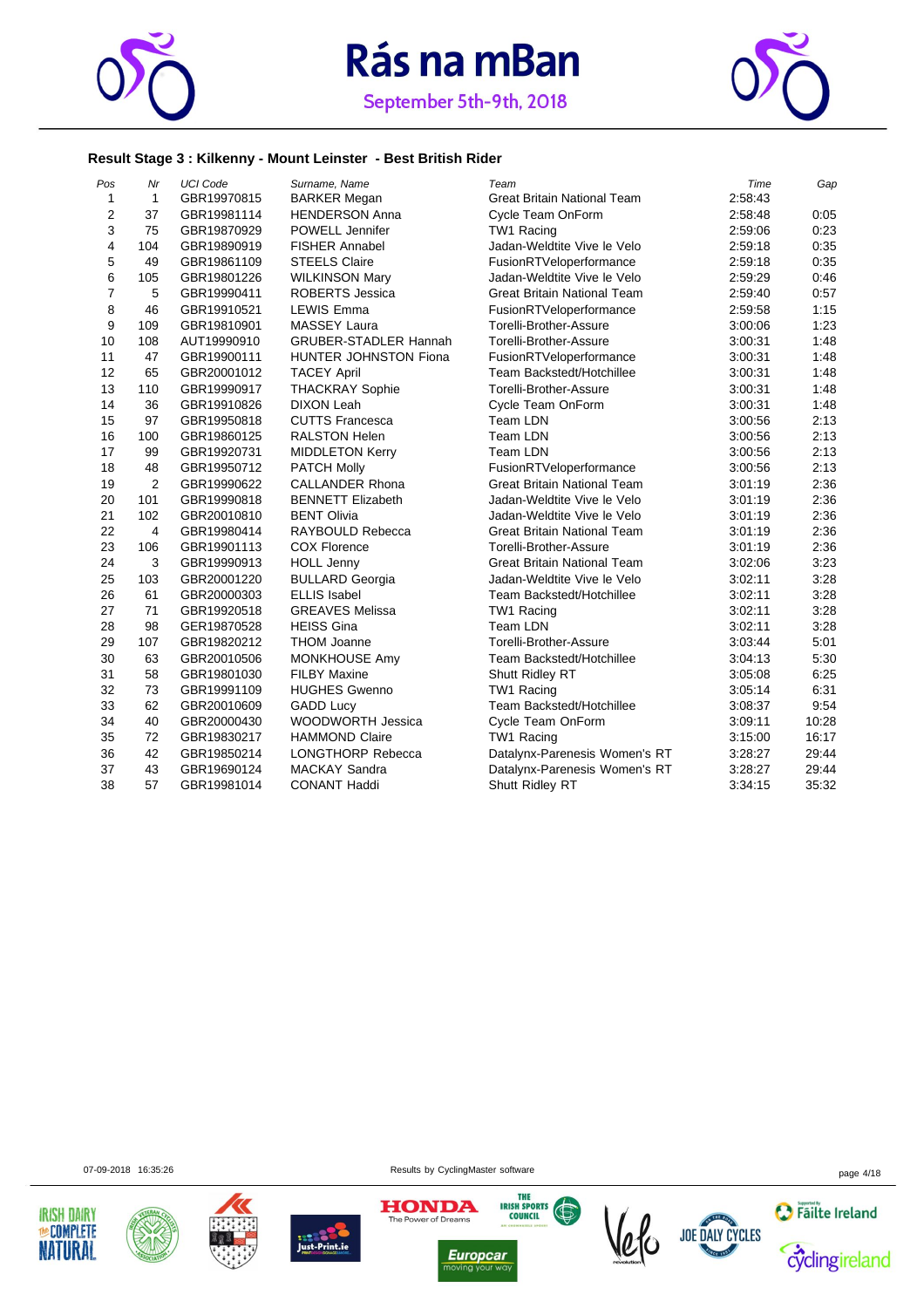



#### **Result Stage 3 : Kilkenny - Mount Leinster - Best Irish Rider**

| Pos            | Nr  | <b>UCI Code</b> | Surname, Name           | Team                      | Time    | Gap   |
|----------------|-----|-----------------|-------------------------|---------------------------|---------|-------|
|                | 123 | IRL20010910     | <b>GALLAGHER Maeve</b>  | Team Verge Sports         | 3:00:01 |       |
| $\overline{2}$ | 68  | IRL19930705     | COTTER Imogen           | Team NH                   | 3:00:09 | 0:08  |
| 3              | 16  | IRL19981230     | <b>GRIFFIN Mia</b>      | VC Eriu                   | 3:01:19 | 1:18  |
| 4              | 17  | IRL19860424     | <b>HUGHES Hilary</b>    | VC Eriu                   | 3:01:19 | 1:18  |
| 5              | 125 | POL19861012     | WOZNIAK Agnieszka       | Team Verge Sports         | 3:01:52 | 1:51  |
| 6              | 12  | IRL19900724     | <b>CLAFFEY Maire</b>    | Cycling Leinster          | 3:02:11 | 2:10  |
| 7              | 20  | IRL19890509     | <b>WALSH Orla</b>       | VC Eriu                   | 3:02:11 | 2:10  |
| 8              | 13  | IRL19880505     | <b>FLANAGAN Aisling</b> | <b>Cycling Leinster</b>   | 3:02:11 | 2:10  |
| 9              | 88  | IRL19850421     | <b>HORAN Breda</b>      | Scott Orwell Wheelers C C | 3:03:55 | 3:54  |
| 10             | 15  | IRL19870731     | <b>LOSCHER Sofie</b>    | <b>Cycling Leinster</b>   | 3:03:57 | 3:56  |
| 11             | 84  | IRL19881230     | O'DONOVAN Niamh         | <b>TC Racing</b>          | 3:04:05 | 4:04  |
| 12             | 56  | IRL19860610     | <b>CAMPBELL Laura</b>   | <b>Shutt Ridley RT</b>    | 3:04:47 | 4:46  |
| 13             | 14  | IRL19920705     | <b>GUIHEN Fiona</b>     | Cycling Leinster          | 3:05:19 | 5:18  |
| 14             | 11  | IRL19870406     | <b>BATES</b> Jennifer   | <b>Cycling Leinster</b>   | 3:05:19 | 5:18  |
| 15             | 82  | IRL19861113     | <b>DESMOND Emma</b>     | TC Racing                 | 3:05:19 | 5:18  |
| 16             | 122 | IRL19920719     | <b>DESMOND Leah</b>     | Team Verge Sports         | 3:14:24 | 14:23 |
| 17             | 85  | IRL19890910     | O'DWYER Niamh           | <b>TC Racing</b>          | 3:20:18 | 20:17 |
| 18             | 90  | IRL19920418     | FHLATHARTAIGH Ciara Ni  | Scott Orwell Wheelers C C | 3:30:31 | 30:30 |
| 19             | 124 | POR19850307     | <b>SALVADOR Márcia</b>  | Team Verge Sports         | 3:33:13 | 33:12 |
| 20             | 89  | IRL19900409     | <b>MOLLOY Sinéad</b>    | Scott Orwell Wheelers C C | 3:35:44 | 35:43 |
| 21             | 121 | IRL19821120     | <b>BRYCE Lyndsey</b>    | Team Verge Sports         | 3:42:28 | 42:27 |

07-09-2018 16:35:26 page 5/18











*Europcar*<br>moving your way  $\frac{1}{10}$ 



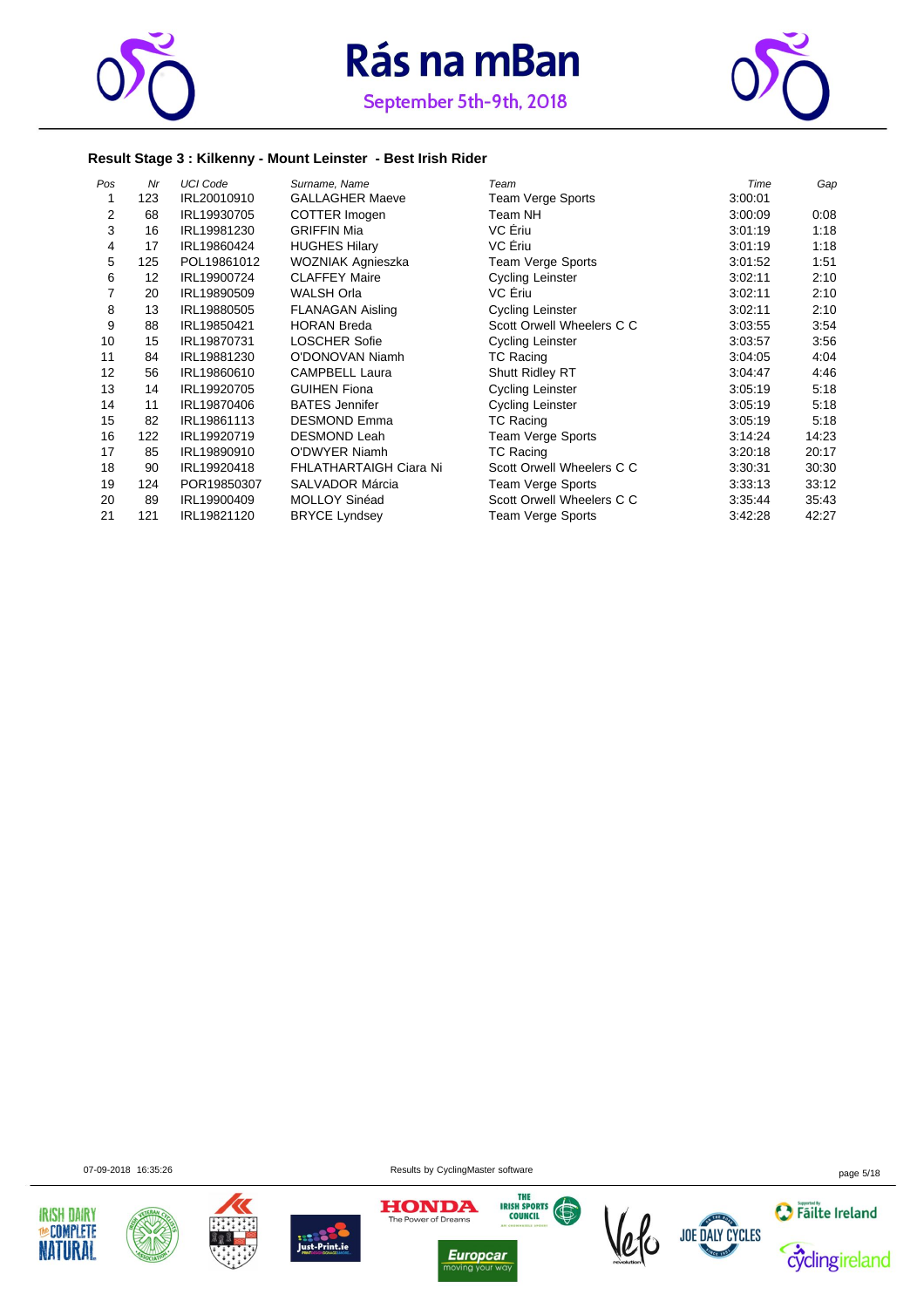



#### **Individual Classification by Time after Stage 3 : Kilkenny - Mount Leinster**

| Pos            | Nr           | <b>UCI Code</b> | Surname, Name                                 | Team                               | Time    | Gap  | <b>Bonus</b> |
|----------------|--------------|-----------------|-----------------------------------------------|------------------------------------|---------|------|--------------|
| $\mathbf{1}$   | 83           | GBR19810812     | <b>JUNIPER Nicola</b>                         | <b>TC Racing</b>                   | 6:40:58 |      |              |
| 2              | 93           | FRA19921010     | <b>DEMAY Coralie</b>                          | <b>Team Breizh Ladies</b>          | 6:41:00 | 0:02 |              |
| 3              | 29           | DEN19880303     | LØNNE Rikke                                   | Maaslandster International         | 6:41:30 | 0:32 |              |
| 4              | $\mathbf{1}$ | GBR19970815     | <b>BARKER Megan</b>                           | Great Britain National Team        | 6:41:30 |      |              |
| 5              | 37           | GBR19981114     | <b>HENDERSON Anna</b>                         | Cycle Team OnForm                  | 6:41:35 | 0:37 |              |
| 6              | 33           | LUX19990803     | <b>HARSCH Anne-Sophie</b>                     | Andy Schleck Cycles Women Project  | 6:41:53 | 0:55 |              |
| $\overline{7}$ | 75           | GBR19870929     | POWELL Jennifer                               | TW1 Racing                         | 6:41:53 |      |              |
| 8              | 91           |                 | <b>ABGRALL Noemie</b>                         | <b>Team Breizh Ladies</b>          | 6:41:53 |      |              |
|                |              | FRA19991201     |                                               |                                    |         |      |              |
| 9              | 26           | RSA19961121     | <b>COLYN Catherine</b>                        | Maaslandster International         | 6:41:53 |      |              |
| 10             | 104          | GBR19890919     | <b>FISHER Annabel</b>                         | Jadan-Weldtite Vive le Velo        | 6:42:05 | 1:07 |              |
| 11             | 8            | IRL19840909     | <b>GURLEY Lydia</b>                           | Ireland National Team              | 6:42:05 |      |              |
| 12             | 105          | GBR19801226     | <b>WILKINSON Mary</b>                         | Jadan-Weldtite Vive le Velo        | 6:42:16 | 1:18 |              |
| 13             | 69           | NED19880704     | <b>KESSLER Nina</b>                           | Team NH                            | 6:42:25 | 1:27 |              |
| 14             | 54           | GBR19990326     | <b>MURPHY Lauren</b>                          | Momentum CCN                       | 6:42:27 | 1:29 |              |
| 15             | 5            | GBR19990411     | ROBERTS Jessica                               | Great Britain National Team        | 6:42:27 |      |              |
| 16             | 111          | FRA19950502     | <b>ALLIN Pauline</b>                          | <b>DN17 Nouvelle Aquitaine</b>     | 6:42:27 |      |              |
| 17             | 19           | IRL19940503     | <b>SHARPE Alice</b>                           | VC Eriu                            | 6:42:30 | 1:32 |              |
| 18             | 52           | SUI19910820     | <b>EHRLER Désirée</b>                         | Momentum CCN                       | 6:42:37 | 1:39 |              |
| 19             | 95           | FRA19930826     | <b>QUINIOU Marine</b>                         | Team Breizh Ladies                 | 6:42:45 | 1:47 |              |
| 20             | 86           | IRL19920120     | <b>CREAMER Lauren</b>                         | Scott Orwell Wheelers C C          | 6:42:45 |      |              |
| 21             | 46           | GBR19910521     | <b>LEWIS Emma</b>                             | FusionRTVeloperformance            | 6:42:45 |      |              |
| 22             | 32           | LUX19980621     | <b>FABER Claire</b>                           | Andy Schleck Cycles Women Project  | 6:42:48 | 1:50 |              |
| 23             | 123          | IRL20010910     | <b>GALLAGHER Maeve</b>                        | Team Verge Sports                  | 6:42:48 |      |              |
| 24             |              |                 |                                               |                                    |         |      |              |
|                | 115          | FRA19940529     | <b>SACHET Iris</b>                            | DN17 Nouvelle Aquitaine            | 6:42:53 | 1:55 |              |
| 25             | 64           | SWE20010409     | <b>OLAUSSON Wilma</b>                         | Team Backstedt/Hotchillee          | 6:42:53 |      |              |
| 26             | 114          | FRA19991006     | <b>MORICHON Anaïs</b>                         | DN17 Nouvelle Aquitaine            | 6:42:53 |      |              |
| 27             | 35           | FIN19990116     | <b>PUSKALA Viivi</b>                          | Andy Schleck Cycles Women Project  | 6:42:53 |      |              |
| 28             | 116          | NOR20000819     | <b>KIELLAND BJERK Thale Sofie</b>             | Region Sør Norge                   | 6:42:53 |      |              |
| 29             | 109          | GBR19810901     | <b>MASSEY Laura</b>                           | Torelli-Brother-Assure             | 6:42:53 |      |              |
| 30             | 10           | IRL19791023     | <b>SMYTH Katharine</b>                        | <b>Ireland National Team</b>       | 6:43:10 | 2:12 |              |
| 31             | 78           | NOR20010215     | <b>MATHISEN Silje</b>                         | Norway Sør                         | 6:43:18 | 2:20 |              |
| 32             | 108          | AUT19990910     | <b>GRUBER-STADLER Hannah</b>                  | Torelli-Brother-Assure             | 6:43:18 |      |              |
| 33             | 120          | NOR20000315     | LUTRO Amalie                                  | Region Sør Norge                   | 6:43:18 |      |              |
| 34             | 65           | GBR20001012     | <b>TACEY April</b>                            | Team Backstedt/Hotchillee          | 6:43:18 |      |              |
| 35             | 47           | GBR19900111     | HUNTER JOHNSTON Fiona                         | FusionRTVeloperformance            | 6:43:18 |      |              |
| 36             | 110          | GBR19990917     | <b>THACKRAY Sophie</b>                        | Torelli-Brother-Assure             | 6:43:18 |      |              |
| 37             | 36           | GBR19910826     | <b>DIXON Leah</b>                             | Cycle Team OnForm                  | 6:43:18 |      |              |
| 38             | 97           | GBR19950818     | <b>CUTTS Francesca</b>                        | Team LDN                           | 6:43:43 | 2:45 |              |
| 39             | 48           | GBR19950712     | <b>PATCH Molly</b>                            | FusionRTVeloperformance            | 6:43:43 |      |              |
| 40             | 100          | GBR19860125     | <b>RALSTON Helen</b>                          | Team LDN                           | 6:43:43 |      |              |
| 41             | 9            | IRL19780728     | <b>MCCRYSTAL Eve</b>                          | <b>Ireland National Team</b>       | 6:43:55 | 2:57 |              |
| 42             | 39           | GBR19820223     | <b>SPEAKE Alicia</b>                          | Cycle Team OnForm                  | 6:43:55 |      |              |
| 43             | 112          |                 |                                               | <b>DN17 Nouvelle Aquitaine</b>     | 6:44:02 | 3:04 |              |
|                |              | FRA19971121     | <b>LAHAYE Lucie</b><br><b>CALLANDER Rhona</b> | <b>Great Britain National Team</b> |         |      |              |
| 44             | 2            | GBR19990622     |                                               |                                    | 6:44:06 | 3:08 |              |
| 45             | 79           | NOR20010625     | <b>MIDTSVEEN Natalie Irene</b>                | Norway Sør                         | 6:44:06 |      |              |
| 46             | 4            | GBR19980414     | RAYBOULD Rebecca                              | Great Britain National Team        | 6:44:06 |      |              |
| 47             | 28           | SIN19880513     | <b>LEE</b> Serene                             | Maaslandster International         | 6:44:06 |      |              |
| 48             | 74           | SWE19881222     | NORDIN Gabriella                              | TW1 Racing                         | 6:44:06 |      |              |
| 49             | 101          | GBR19990818     | <b>BENNETT Elizabeth</b>                      | Jadan-Weldtite Vive le Velo        | 6:44:39 | 3:41 |              |
| 50             | 125          | POL19861012     | WOZNIAK Agnieszka                             | <b>Team Verge Sports</b>           | 6:44:39 |      |              |
| 51             | 17           | IRL19860424     | <b>HUGHES Hilary</b>                          | VC Ériu                            | 6:44:48 | 3:50 |              |
| 52             | 70           | IRL19881203     | <b>MCDERMOTT Ellen</b>                        | Team NH                            | 6:44:53 | 3:55 |              |
| 53             | 3            | GBR19990913     | <b>HOLL Jenny</b>                             | Great Britain National Team        | 6:44:53 |      |              |
| 54             | 27           | NED19960603     | <b>GEERIS Femke</b>                           | Maaslandster International         | 6:44:58 | 4:00 |              |
| 55             | 38           | NZL19971203     | JOHNSON lone                                  | Cycle Team OnForm                  | 6:44:58 |      |              |
| 56             | 61           | GBR20000303     | <b>ELLIS Isabel</b>                           | Team Backstedt/Hotchillee          | 6:44:58 |      |              |
| 57             | 34           | LUX19871030     | <b>HOFFMANN Chantal</b>                       | Andy Schleck Cycles Women Project  | 6:44:58 |      |              |
| 58             | 21           | SWE19950419     | <b>ANDERSSON Alice</b>                        | Team Crescent D.A.R.E              | 6:46:12 | 5:14 |              |
| 59             | 31           | FRA20001019     | <b>BERKANE Sarah</b>                          | Andy Schleck Cycles Women Project  | 6:46:17 | 5:19 |              |
| 60             | 68           | IRL19930705     | COTTER Imogen                                 | Team NH                            | 6:46:20 | 5:22 |              |
|                |              |                 |                                               |                                    |         |      |              |











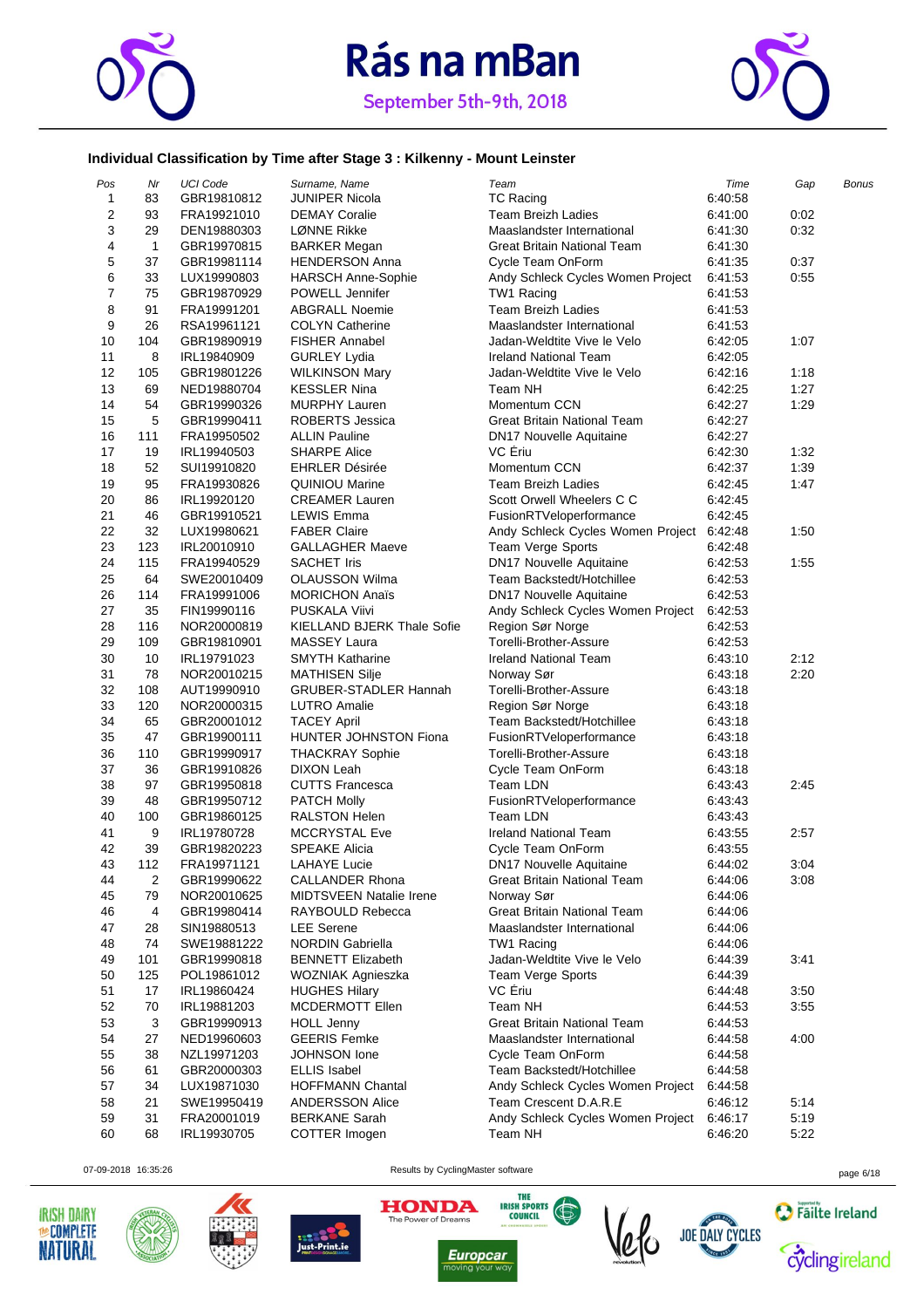

September 5th-9th, 2018



| Pos | Nr             | <b>UCI Code</b> | Surname, Name            | Team                           | Time    | Gap     | <b>Bonus</b> |
|-----|----------------|-----------------|--------------------------|--------------------------------|---------|---------|--------------|
| 61  | 113            | FRA19981021     | MINAUD Manon             | <b>DN17 Nouvelle Aquitaine</b> | 6:46:35 | 5:37    |              |
| 62  | 103            | GBR20001220     | <b>BULLARD Georgia</b>   | Jadan-Weldtite Vive le Velo    | 6:48:22 | 7:24    |              |
| 63  | 49             | GBR19861109     | <b>STEELS Claire</b>     | FusionRTVeloperformance        | 6:49:26 | 8:28    |              |
| 64  | 20             | IRL19890509     | <b>WALSH Orla</b>        | VC Eriu                        | 6:49:49 | 8:51    |              |
| 65  | 81             | GBR20000626     | <b>BARKER Ellen</b>      | <b>TC Racing</b>               | 6:49:55 | 8:57    |              |
| 66  | 106            | GBR19901113     | <b>COX Florence</b>      | Torelli-Brother-Assure         | 6:49:55 |         |              |
| 67  | 16             | IRL19981230     | <b>GRIFFIN Mia</b>       | VC Eriu                        | 6:50:17 | 9:19    |              |
| 68  | 63             | GBR20010506     | <b>MONKHOUSE Amy</b>     | Team Backstedt/Hotchillee      | 6:50:33 | 9:35    |              |
| 69  | 30             | NED19830119     | <b>SLINGERLAND Minke</b> | Maaslandster International     | 6:51:16 | 10:18   |              |
| 70  | 102            | GBR20010810     | <b>BENT Olivia</b>       | Jadan-Weldtite Vive le Velo    | 6:51:25 | 10:27   |              |
| 71  | $\overline{7}$ | IRL19880222     | <b>DONEGAN Aine</b>      | <b>Ireland National Team</b>   | 6:52:07 | 11:09   |              |
| 72  | 66             | NED19861117     | <b>ALBERTS Nikky</b>     | Team NH                        | 6:52:08 | 11:10   |              |
| 73  | 6              | IRL19870719     | <b>BOYLAN Lydia</b>      | <b>Ireland National Team</b>   | 6:53:07 | 12:09   |              |
| 74  | 56             | IRL19860610     | <b>CAMPBELL Laura</b>    | Shutt Ridley RT                | 6:53:23 | 12:25   |              |
| 75  | 51             | NZL19740818     | <b>BLAKEMORE Jeannie</b> | Momentum CCN                   | 6:55:02 | 14:04   |              |
| 76  | 71             | GBR19920518     | <b>GREAVES Melissa</b>   | TW1 Racing                     | 6:55:19 | 14:21   |              |
| 77  | 98             | GER19870528     | <b>HEISS Gina</b>        | Team LDN                       | 6:55:19 |         |              |
| 78  | 15             | IRL19870731     | <b>LOSCHER Sofie</b>     | <b>Cycling Leinster</b>        | 6:57:05 | 16:07   |              |
| 79  | 73             | GBR19991109     | <b>HUGHES Gwenno</b>     | TW1 Racing                     | 6:58:22 | 17:24   |              |
| 80  | 12             | IRL19900724     | <b>CLAFFEY Maire</b>     | <b>Cycling Leinster</b>        | 7:00:11 | 19:13   |              |
| 81  | 13             | IRL19880505     | <b>FLANAGAN Aisling</b>  | <b>Cycling Leinster</b>        | 7:00:11 |         |              |
| 82  | 99             | GBR19920731     | <b>MIDDLETON Kerry</b>   | Team LDN                       | 7:00:12 | 19:14   |              |
| 83  | 55             | JPN19860805     | NAKAHARA Yasue           | Momentum CCN                   | 7:00:46 | 19:48   |              |
| 84  | 94             | FRA19970702     | LE BRIS Cecilia          | <b>Team Breizh Ladies</b>      | 7:01:13 | 20:15   |              |
| 85  | 118            | NOR20001029     | <b>JØRGENSEN Tiril</b>   | Region Sør Norge               | 7:01:27 | 20:29   |              |
| 86  | 23             | SWE19890601     | <b>LEVIN Tilina</b>      | Team Crescent D.A.R.E          | 7:01:30 | 20:32   |              |
| 87  | 107            | GBR19820212     | <b>THOM Joanne</b>       | Torelli-Brother-Assure         | 7:01:44 | 20:46   |              |
| 88  | 88             | IRL19850421     | <b>HORAN Breda</b>       | Scott Orwell Wheelers C C      | 7:01:55 | 20:57   |              |
| 89  | 67             | NED19960319     | <b>BESTEMAN Floor</b>    | Team NH                        | 7:01:57 | 20:59   |              |
| 90  | 84             | IRL19881230     | O'DONOVAN Niamh          | <b>TC Racing</b>               | 7:02:05 | 21:07   |              |
| 91  | 92             | FRA20000216     | <b>HINAULT Maryanne</b>  | <b>Team Breizh Ladies</b>      | 7:03:18 | 22:20   |              |
| 92  | 14             | IRL19920705     | <b>GUIHEN Fiona</b>      | <b>Cycling Leinster</b>        | 7:03:19 | 22:21   |              |
| 93  | 11             | IRL19870406     | <b>BATES</b> Jennifer    | <b>Cycling Leinster</b>        | 7:07:56 | 26:58   |              |
| 94  | 62             | GBR20010609     | <b>GADD Lucy</b>         | Team Backstedt/Hotchillee      | 7:12:59 | 32:01   |              |
| 95  | 82             | IRL19861113     | <b>DESMOND Emma</b>      | <b>TC Racing</b>               | 7:13:09 | 32:11   |              |
| 96  | 40             | GBR20000430     | <b>WOODWORTH Jessica</b> | Cycle Team OnForm              | 7:13:33 | 32:35   |              |
| 97  | 117            | NOR19950214     | RØSTE OMDAHL Karoline    | Region Sør Norge               | 7:13:35 | 32:37   |              |
| 98  | 58             | GBR19801030     | <b>FILBY Maxine</b>      | Shutt Ridley RT                | 7:17:51 | 36:53   |              |
| 99  | 72             | GBR19830217     | <b>HAMMOND Claire</b>    | TW1 Racing                     | 7:22:02 | 41:04   |              |
| 00  | 25             | SWE19800907     | <b>MORIN Kristina</b>    | Team Crescent D.A.R.E          | 7:22:50 | 41:52   |              |
| 101 | 122            | IRL19920719     | <b>DESMOND Leah</b>      | Team Verge Sports              | 7:27:12 | 46:14   |              |
| 02  | 85             | IRL19890910     | O'DWYER Niamh            | <b>TC Racing</b>               | 7:33:01 | 52:03   |              |
| 103 | 53             | NED19940505     | <b>HOFLAND Gina</b>      | Momentum CCN                   | 7:36:29 | 55:31   |              |
| 104 | 119            | NOR19791218     | HATTELAND LIMA Tone      | Region Sør Norge               | 7:42:24 | 1:01:26 |              |
| 105 | 42             | GBR19850214     | LONGTHORP Rebecca        | Datalynx-Parenesis Women's RT  | 7:44:18 | 1:03:20 |              |
| 106 | 57             | GBR19981014     | <b>CONANT Haddi</b>      | Shutt Ridley RT                | 7:50:01 | 1:09:03 |              |
| 107 | 43             | GBR19690124     | <b>MACKAY Sandra</b>     | Datalynx-Parenesis Women's RT  | 7:53:03 | 1:12:05 |              |
| 108 | 89             | IRL19900409     | MOLLOY Sinéad            | Scott Orwell Wheelers C C      | 7:54:47 | 1:13:49 |              |
| 109 | 90             | IRL19920418     | FHLATHARTAIGH Ciara Ni   | Scott Orwell Wheelers C C      | 7:55:03 | 1:14:05 |              |
| 110 | 124            | POR19850307     | <b>SALVADOR Márcia</b>   | <b>Team Verge Sports</b>       | 8:03:03 | 1:22:05 |              |
| 111 | 121            | IRL19821120     | <b>BRYCE Lyndsey</b>     | Team Verge Sports              | 8:04:35 | 1:23:37 |              |
|     |                |                 |                          |                                |         |         |              |







07-09-2018 16:35:26 **Page 7/18** Results by CyclingMaster software **page 7/18** Page 7/18

**HONDA** 



THE

**IRISH SPORTS** 



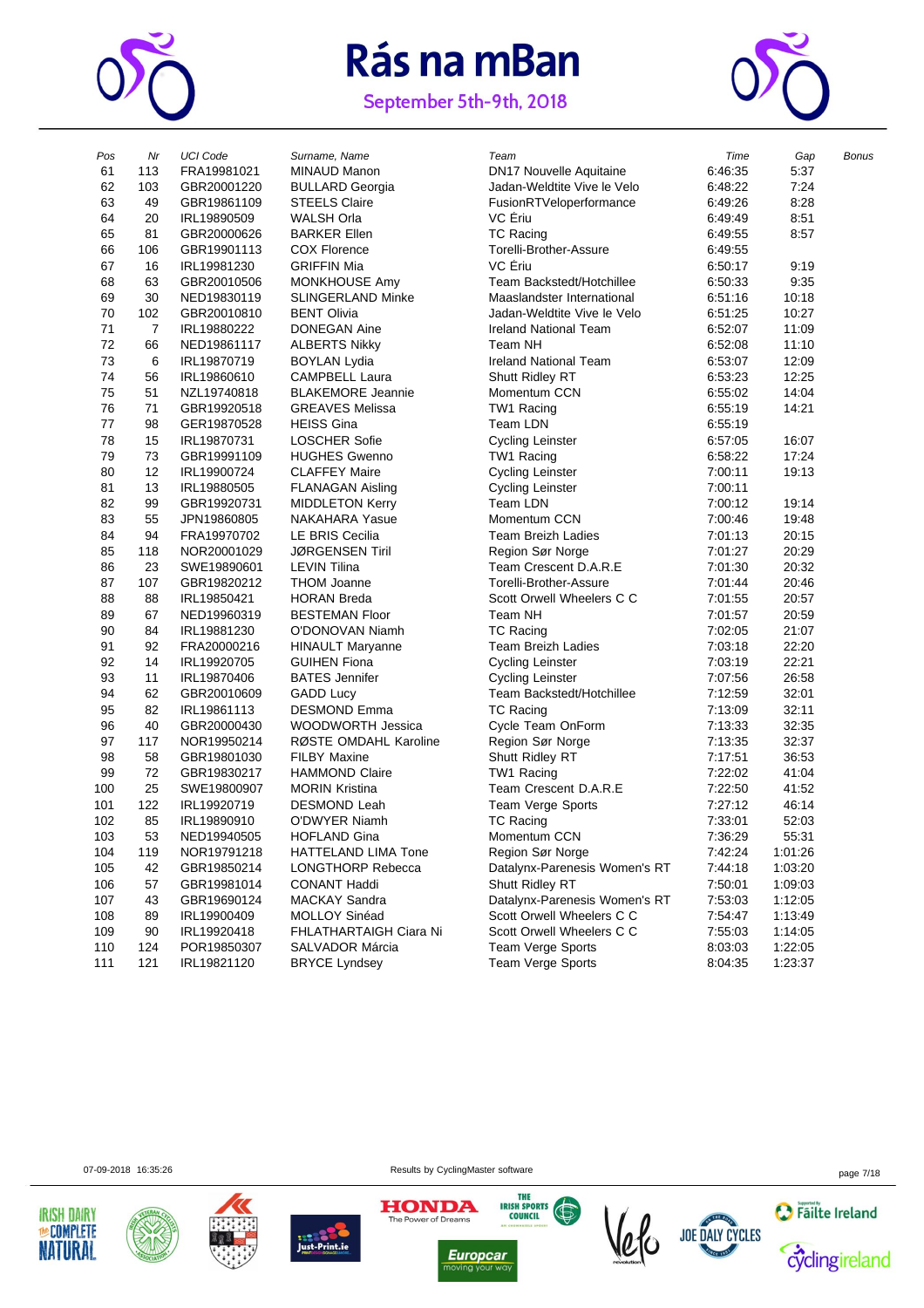



#### **Individual Classification by Time after Stage 3 : Kilkenny - Mount Leinster - Best British Rider**

| Pos                     | Nr                      | <b>UCI Code</b> | Surname, Name                | Team                               | Time    | Gap     | <b>Bonus</b> |
|-------------------------|-------------------------|-----------------|------------------------------|------------------------------------|---------|---------|--------------|
| 1                       | $\mathbf{1}$            | GBR19970815     | <b>BARKER Megan</b>          | <b>Great Britain National Team</b> | 6:41:30 |         |              |
| $\overline{\mathbf{c}}$ | 37                      | GBR19981114     | <b>HENDERSON Anna</b>        | Cycle Team OnForm                  | 6:41:35 | 0:05    |              |
| 3                       | 75                      | GBR19870929     | <b>POWELL Jennifer</b>       | TW1 Racing                         | 6:41:53 | 0:23    |              |
| 4                       | 104                     | GBR19890919     | FISHER Annabel               | Jadan-Weldtite Vive le Velo        | 6:42:05 | 0:35    |              |
| 5                       | 105                     | GBR19801226     | <b>WILKINSON Mary</b>        | Jadan-Weldtite Vive le Velo        | 6:42:16 | 0:46    |              |
| 6                       | 5                       | GBR19990411     | <b>ROBERTS Jessica</b>       | <b>Great Britain National Team</b> | 6:42:27 | 0:57    |              |
| $\overline{7}$          | 46                      | GBR19910521     | <b>LEWIS Emma</b>            | FusionRTVeloperformance            | 6:42:45 | 1:15    |              |
| 8                       | 109                     | GBR19810901     | <b>MASSEY Laura</b>          | Torelli-Brother-Assure             | 6:42:53 | 1:23    |              |
| 9                       | 108                     | AUT19990910     | <b>GRUBER-STADLER Hannah</b> | Torelli-Brother-Assure             | 6:43:18 | 1:48    |              |
| 10                      | 65                      | GBR20001012     | <b>TACEY April</b>           | Team Backstedt/Hotchillee          | 6:43:18 |         |              |
| 11                      | 47                      | GBR19900111     | HUNTER JOHNSTON Fiona        | FusionRTVeloperformance            | 6:43:18 |         |              |
| 12                      | 110                     | GBR19990917     | <b>THACKRAY Sophie</b>       | Torelli-Brother-Assure             | 6:43:18 |         |              |
| 13                      | 36                      | GBR19910826     | <b>DIXON Leah</b>            | Cycle Team OnForm                  | 6:43:18 |         |              |
| 14                      | 97                      | GBR19950818     | <b>CUTTS Francesca</b>       | Team LDN                           | 6:43:43 | 2:13    |              |
| 15                      | 48                      | GBR19950712     | <b>PATCH Molly</b>           | FusionRTVeloperformance            | 6.43.43 |         |              |
| 16                      | 100                     | GBR19860125     | <b>RALSTON Helen</b>         | Team LDN                           | 6:43:43 |         |              |
| 17                      | 2                       | GBR19990622     | <b>CALLANDER Rhona</b>       | <b>Great Britain National Team</b> | 6:44:06 | 2:36    |              |
| 18                      | $\overline{\mathbf{4}}$ | GBR19980414     | RAYBOULD Rebecca             | <b>Great Britain National Team</b> | 6:44:06 |         |              |
| 19                      | 101                     | GBR19990818     | <b>BENNETT Elizabeth</b>     | Jadan-Weldtite Vive le Velo        | 6:44:39 | 3:09    |              |
| 20                      | 3                       | GBR19990913     | <b>HOLL Jenny</b>            | <b>Great Britain National Team</b> | 6:44:53 | 3:23    |              |
| 21                      | 61                      | GBR20000303     | <b>ELLIS Isabel</b>          | Team Backstedt/Hotchillee          | 6:44:58 | 3:28    |              |
| 22                      | 103                     | GBR20001220     | <b>BULLARD Georgia</b>       | Jadan-Weldtite Vive le Velo        | 6:48:22 | 6:52    |              |
| 23                      | 49                      | GBR19861109     | <b>STEELS Claire</b>         | FusionRTVeloperformance            | 6:49:26 | 7:56    |              |
| 24                      | 106                     | GBR19901113     | <b>COX Florence</b>          | Torelli-Brother-Assure             | 6:49:55 | 8:25    |              |
| 25                      | 63                      | GBR20010506     | <b>MONKHOUSE Amy</b>         | Team Backstedt/Hotchillee          | 6:50:33 | 9:03    |              |
| 26                      | 102                     | GBR20010810     | <b>BENT Olivia</b>           | Jadan-Weldtite Vive le Velo        | 6:51:25 | 9:55    |              |
| 27                      | 71                      | GBR19920518     | <b>GREAVES Melissa</b>       | TW1 Racing                         | 6:55:19 | 13:49   |              |
| 28                      | 98                      | GER19870528     | <b>HEISS Gina</b>            | Team LDN                           | 6:55:19 |         |              |
| 29                      | 73                      | GBR19991109     | <b>HUGHES Gwenno</b>         | TW1 Racing                         | 6:58:22 | 16:52   |              |
| 30                      | 99                      | GBR19920731     | <b>MIDDLETON Kerry</b>       | Team LDN                           | 7:00:12 | 18:42   |              |
| 31                      | 107                     | GBR19820212     | <b>THOM Joanne</b>           | Torelli-Brother-Assure             | 7:01:44 | 20:14   |              |
| 32                      | 62                      | GBR20010609     | <b>GADD Lucy</b>             | Team Backstedt/Hotchillee          | 7:12:59 | 31:29   |              |
| 33                      | 40                      | GBR20000430     | <b>WOODWORTH Jessica</b>     | Cycle Team OnForm                  | 7:13:33 | 32:03   |              |
| 34                      | 58                      | GBR19801030     | <b>FILBY Maxine</b>          | Shutt Ridley RT                    | 7:17:51 | 36:21   |              |
| 35                      | 72                      | GBR19830217     | <b>HAMMOND Claire</b>        | TW1 Racing                         | 7:22:02 | 40:32   |              |
| 36                      | 42                      | GBR19850214     | <b>LONGTHORP Rebecca</b>     | Datalynx-Parenesis Women's RT      | 7:44:18 | 1:02:48 |              |
| 37                      | 57                      | GBR19981014     | <b>CONANT Haddi</b>          | Shutt Ridley RT                    | 7:50:01 | 1:08:31 |              |
| 38                      | 43                      | GBR19690124     | <b>MACKAY Sandra</b>         | Datalynx-Parenesis Women's RT      | 7:53:03 | 1:11:33 |              |

07-09-2018 16:35:26 page 8/18











 $\overline{\overline{\mathsf{w}}}$ 



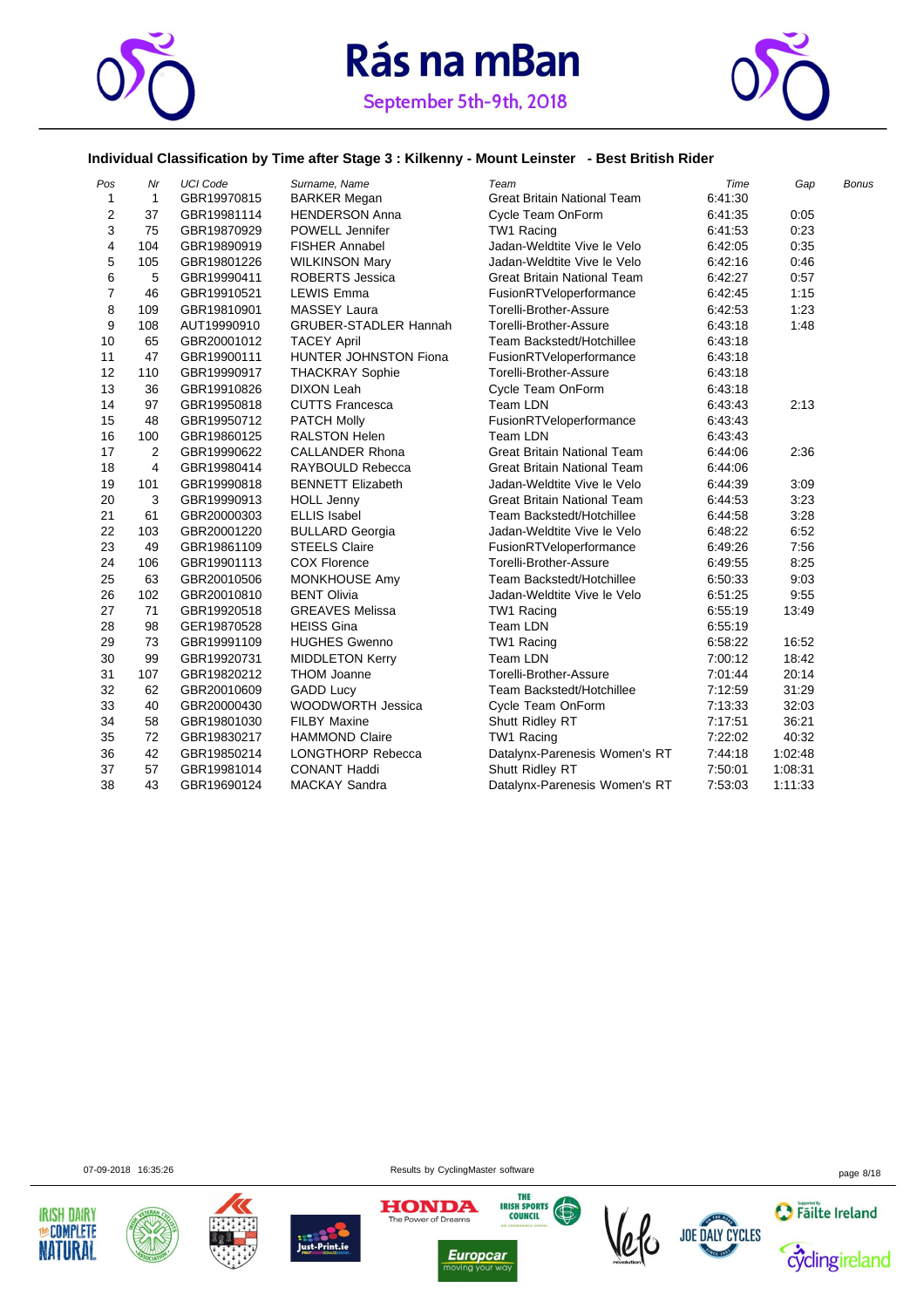



#### **Individual Classification by Time after Stage 3 : Kilkenny - Mount Leinster - Best Irish Rider**

| Pos            | Nr  | <b>UCI Code</b> | Surname, Name                 | Team                      | Time    | Gap     | <b>Bonus</b> |
|----------------|-----|-----------------|-------------------------------|---------------------------|---------|---------|--------------|
| 1              | 123 | IRL20010910     | <b>GALLAGHER Maeve</b>        | Team Verge Sports         | 6:42:48 |         |              |
| 2              | 125 | POL19861012     | WOZNIAK Agnieszka             | Team Verge Sports         | 6:44:39 | 1:51    |              |
| 3              | 17  | IRL19860424     | <b>HUGHES Hilary</b>          | VC Eriu                   | 6:44:48 | 2:00    |              |
| 4              | 68  | IRL19930705     | COTTER Imogen                 | Team NH                   | 6:46:20 | 3:32    |              |
| 5              | 20  | IRL19890509     | <b>WALSH Orla</b>             | VC Ériu                   | 6:49:49 | 7:01    |              |
| 6              | 16  | IRL19981230     | <b>GRIFFIN Mia</b>            | VC Ériu                   | 6:50:17 | 7:29    |              |
| $\overline{7}$ | 56  | IRL19860610     | <b>CAMPBELL Laura</b>         | Shutt Ridley RT           | 6:53:23 | 10:35   |              |
| 8              | 15  | IRL19870731     | <b>LOSCHER Sofie</b>          | <b>Cycling Leinster</b>   | 6:57:05 | 14:17   |              |
| 9              | 12  | IRL19900724     | <b>CLAFFEY Maire</b>          | <b>Cycling Leinster</b>   | 7:00:11 | 17:23   |              |
| 10             | 13  | IRL19880505     | <b>FLANAGAN Aisling</b>       | <b>Cycling Leinster</b>   | 7:00:11 |         |              |
| 11             | 88  | IRL19850421     | <b>HORAN Breda</b>            | Scott Orwell Wheelers C C | 7:01:55 | 19:07   |              |
| 12             | 84  | IRL19881230     | O'DONOVAN Niamh               | <b>TC Racing</b>          | 7:02:05 | 19:17   |              |
| 13             | 14  | IRL19920705     | <b>GUIHEN Fiona</b>           | <b>Cycling Leinster</b>   | 7:03:19 | 20:31   |              |
| 14             | 11  | IRL19870406     | <b>BATES</b> Jennifer         | Cycling Leinster          | 7:07:56 | 25:08   |              |
| 15             | 82  | IRL19861113     | <b>DESMOND Emma</b>           | TC Racing                 | 7:13:09 | 30:21   |              |
| 16             | 122 | IRL19920719     | <b>DESMOND Leah</b>           | Team Verge Sports         | 7:27:12 | 44:24   |              |
| 17             | 85  | IRL19890910     | O'DWYER Niamh                 | <b>TC Racing</b>          | 7:33:01 | 50:13   |              |
| 18             | 89  | IRL19900409     | MOLLOY Sinéad                 | Scott Orwell Wheelers C C | 7:54:47 | 1:11:59 |              |
| 19             | 90  | IRL19920418     | <b>FHLATHARTAIGH Ciara Ni</b> | Scott Orwell Wheelers C C | 7:55:03 | 1:12:15 |              |
| 20             | 124 | POR19850307     | <b>SALVADOR Márcia</b>        | Team Verge Sports         | 8:03:03 | 1:20:15 |              |
| 21             | 121 | IRL19821120     | <b>BRYCE Lyndsey</b>          | Team Verge Sports         | 8:04:35 | 1:21:47 |              |

07-09-2018 16:35:26 page 9/18













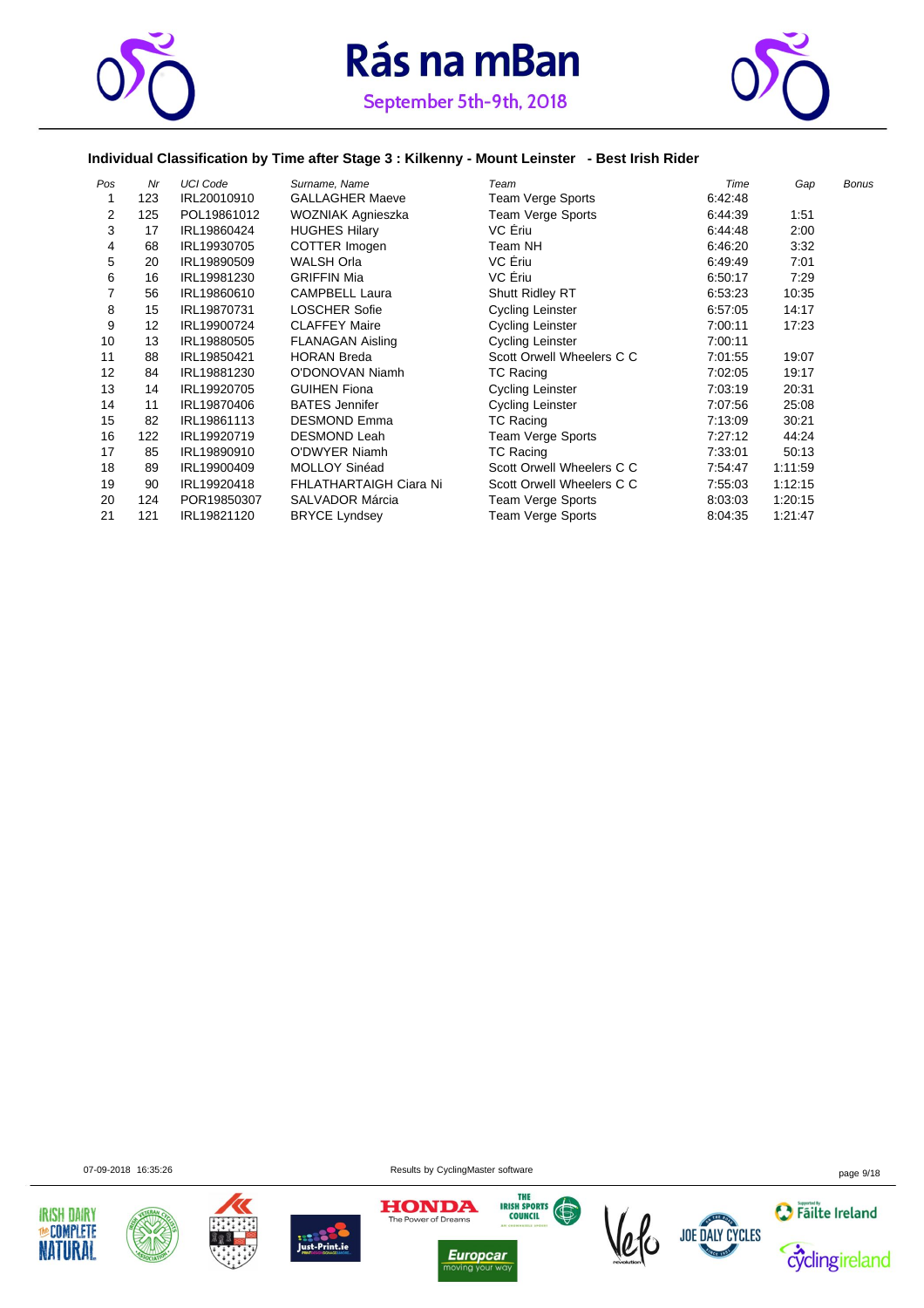



#### **Young Riders Result Stage 3 : Kilkenny - Mount Leinster**

| Pos              | Nr             | <b>UCI Code</b> | Surname, Name                  | Team                               | Time    | Gap   |
|------------------|----------------|-----------------|--------------------------------|------------------------------------|---------|-------|
| 1                | $\mathbf{1}$   | GBR19970815     | <b>BARKER Megan</b>            | <b>Great Britain National Team</b> | 2:58:43 |       |
| $\overline{2}$   | 37             | GBR19981114     | <b>HENDERSON Anna</b>          | Cycle Team OnForm                  | 2:58:48 | 0:05  |
| 3                | 91             | FRA19991201     | <b>ABGRALL Noemie</b>          | <b>Team Breizh Ladies</b>          | 2:59:06 | 0:23  |
| 4                | 26             | RSA19961121     | <b>COLYN Catherine</b>         | Maaslandster International         | 2:59:06 | 0:23  |
| 5                | 33             | LUX19990803     | <b>HARSCH Anne-Sophie</b>      | Andy Schleck Cycles Women Project  | 2:59:06 | 0:23  |
| 6                | 5              | GBR19990411     | ROBERTS Jessica                | <b>Great Britain National Team</b> | 2:59:40 | 0:57  |
| $\boldsymbol{7}$ | 54             | GBR19990326     | <b>MURPHY Lauren</b>           | Momentum CCN                       | 2:59:40 | 0:57  |
| 8                | 112            | FRA19971121     | <b>LAHAYE Lucie</b>            | <b>DN17 Nouvelle Aquitaine</b>     | 2:59:43 | 1:00  |
| 9                | 32             | LUX19980621     | <b>FABER Claire</b>            | Andy Schleck Cycles Women Project  | 3:00:01 | 1:18  |
| 10               | 123            | IRL20010910     | <b>GALLAGHER Maeve</b>         | Team Verge Sports                  | 3:00:01 | 1:18  |
| 11               | 35             | FIN19990116     | <b>PUSKALA Viivi</b>           | Andy Schleck Cycles Women Project  | 3:00:06 | 1:23  |
| 12               | 116            | NOR20000819     | KIELLAND BJERK Thale Sofie     | Region Sør Norge                   | 3.00.06 | 1:23  |
| 13               | 114            | FRA19991006     | <b>MORICHON Anaïs</b>          | <b>DN17 Nouvelle Aquitaine</b>     | 3:00:06 | 1:23  |
| 14               | 64             | SWE20010409     | <b>OLAUSSON Wilma</b>          | Team Backstedt/Hotchillee          | 3:00:06 | 1:23  |
| 15               | 120            | NOR20000315     | <b>LUTRO Amalie</b>            | Region Sør Norge                   | 3:00:31 | 1:48  |
| 16               | 108            | AUT19990910     | <b>GRUBER-STADLER Hannah</b>   | Torelli-Brother-Assure             | 3:00:31 | 1:48  |
| 17               | 78             | NOR20010215     | <b>MATHISEN Silje</b>          | Norway Sør                         | 3:00:31 | 1:48  |
| 18               | 65             | GBR20001012     | <b>TACEY April</b>             | Team Backstedt/Hotchillee          | 3:00:31 | 1:48  |
| 19               | 110            | GBR19990917     | <b>THACKRAY Sophie</b>         | Torelli-Brother-Assure             | 3:00:31 | 1:48  |
| 20               | 79             | NOR20010625     | <b>MIDTSVEEN Natalie Irene</b> | Norway Sør                         | 3.01.19 | 2:36  |
| 21               | $\overline{2}$ | GBR19990622     | <b>CALLANDER Rhona</b>         | <b>Great Britain National Team</b> | 3:01:19 | 2:36  |
| 22               | 113            | FRA19981021     | MINAUD Manon                   | <b>DN17 Nouvelle Aquitaine</b>     | 3:01:19 | 2:36  |
| 23               | 101            | GBR19990818     | <b>BENNETT Elizabeth</b>       | Jadan-Weldtite Vive le Velo        | 3.01.19 | 2:36  |
| 24               | 81             | GBR20000626     | <b>BARKER Ellen</b>            | <b>TC Racing</b>                   | 3:01:19 | 2:36  |
| 25               | 102            | GBR20010810     | <b>BENT Olivia</b>             | Jadan-Weldtite Vive le Velo        | 3:01:19 | 2:36  |
| 26               | 16             | IRL19981230     | <b>GRIFFIN Mia</b>             | VC Eriu                            | 3:01:19 | 2:36  |
| 27               | $\overline{4}$ | GBR19980414     | RAYBOULD Rebecca               | <b>Great Britain National Team</b> | 3:01:19 | 2:36  |
| 28               | 3              | GBR19990913     | <b>HOLL Jenny</b>              | Great Britain National Team        | 3:02:06 | 3:23  |
| 29               | 38             | NZL19971203     | JOHNSON lone                   | Cycle Team OnForm                  | 3:02:11 | 3:28  |
| 30               | 103            | GBR20001220     | <b>BULLARD Georgia</b>         | Jadan-Weldtite Vive le Velo        | 3:02:11 | 3:28  |
| 31               | 61             | GBR20000303     | <b>ELLIS Isabel</b>            | Team Backstedt/Hotchillee          | 3:02:11 | 3:28  |
| 32               | 27             | NED19960603     | <b>GEERIS Femke</b>            | Maaslandster International         | 3:02:11 | 3:28  |
| 33               | 118            | NOR20001029     | <b>JØRGENSEN Tiril</b>         | Region Sør Norge                   | 3.03.27 | 4:44  |
| 34               | 31             | FRA20001019     | <b>BERKANE Sarah</b>           | Andy Schleck Cycles Women Project  | 3:03:30 | 4:47  |
| 35               | 94             | FRA19970702     | LE BRIS Cecilia                | <b>Team Breizh Ladies</b>          | 3:03:57 | 5:14  |
| 36               | 67             | NED19960319     | <b>BESTEMAN Floor</b>          | Team NH                            | 3:03:57 | 5:14  |
| 37               | 63             | GBR20010506     | MONKHOUSE Amy                  | Team Backstedt/Hotchillee          | 3:04:13 | 5:30  |
| 38               | 92             | FRA20000216     | <b>HINAULT Maryanne</b>        | <b>Team Breizh Ladies</b>          | 3:05:08 | 6:25  |
| 39               | 73             | GBR19991109     | <b>HUGHES Gwenno</b>           | TW1 Racing                         | 3:05:14 | 6:31  |
| 40               | 62             | GBR20010609     | <b>GADD Lucy</b>               | Team Backstedt/Hotchillee          | 3:08:37 | 9:54  |
| 41               | 40             | GBR20000430     | WOODWORTH Jessica              | Cycle Team OnForm                  | 3.09.11 | 10:28 |
| 42               | 57             | GBR19981014     | <b>CONANT Haddi</b>            | Shutt Ridley RT                    | 3:34:15 | 35:32 |













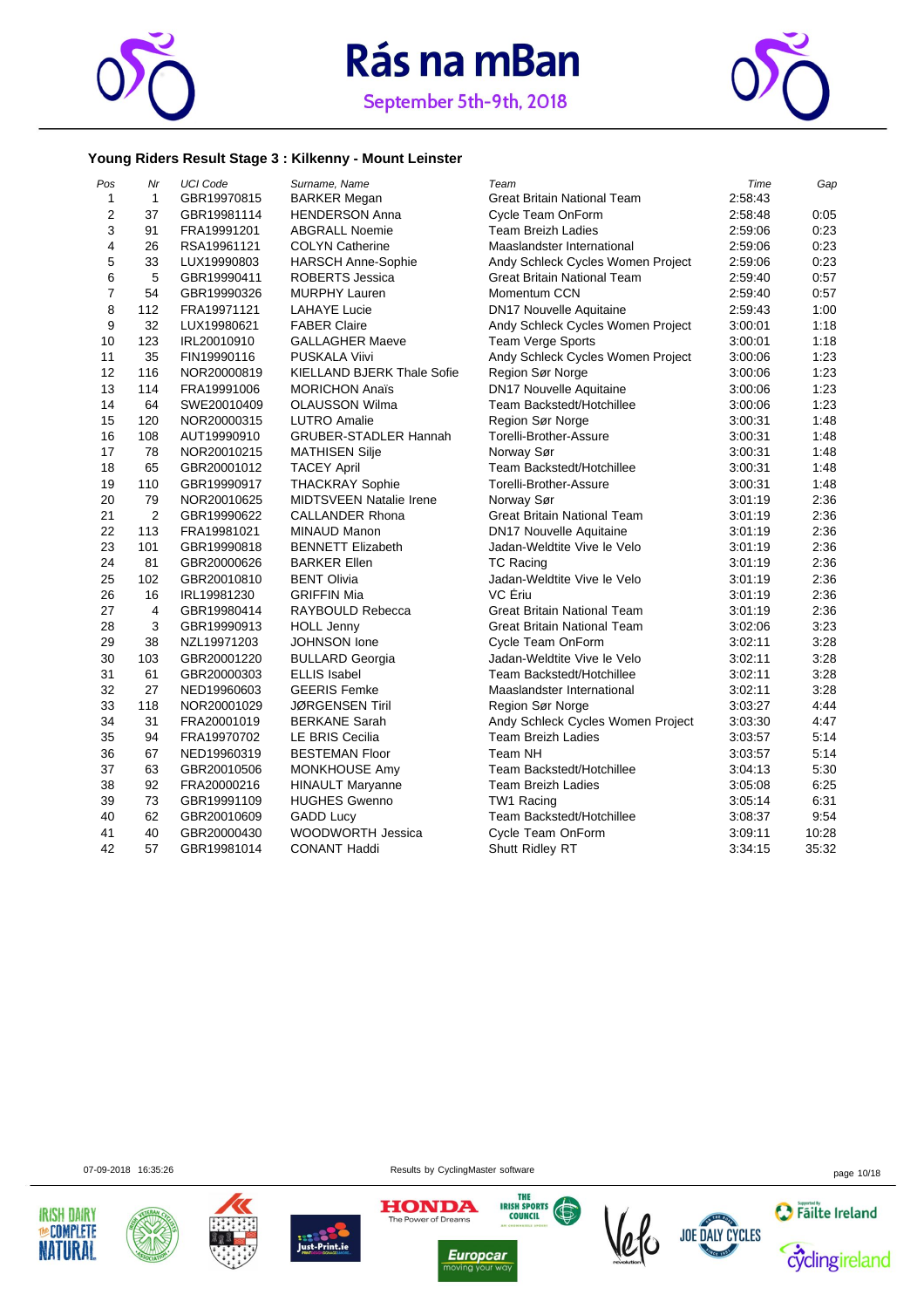



#### **Young Riders Classification after Stage 3 : Kilkenny - Mount Leinster**

| Pos            | Nr             | <b>UCI Code</b> | Surname, Name                     | Team                               | Time    | Gap     |
|----------------|----------------|-----------------|-----------------------------------|------------------------------------|---------|---------|
| $\mathbf{1}$   | $\mathbf{1}$   | GBR19970815     | <b>BARKER Megan</b>               | Great Britain National Team        | 6:41:30 |         |
| $\overline{2}$ | 37             | GBR19981114     | <b>HENDERSON Anna</b>             | Cycle Team OnForm                  | 6:41:35 | 0:05    |
| 3              | 33             | LUX19990803     | <b>HARSCH Anne-Sophie</b>         | Andy Schleck Cycles Women Project  | 6:41:53 | 0:23    |
| $\overline{4}$ | 91             | FRA19991201     | <b>ABGRALL Noemie</b>             | Team Breizh Ladies                 | 6:41:53 | 0:23    |
| 5              | 26             | RSA19961121     | <b>COLYN Catherine</b>            | Maaslandster International         | 6:41:53 | 0:23    |
| 6              | 54             | GBR19990326     | <b>MURPHY Lauren</b>              | Momentum CCN                       | 6:42:27 | 0:57    |
| $\overline{7}$ | 5              | GBR19990411     | <b>ROBERTS Jessica</b>            | Great Britain National Team        | 6:42:27 | 0:57    |
| 8              | 32             | LUX19980621     | <b>FABER Claire</b>               | Andy Schleck Cycles Women Project  | 6:42:48 | 1:18    |
| 9              | 123            | IRL20010910     | <b>GALLAGHER Maeve</b>            | Team Verge Sports                  | 6:42:48 | 1:18    |
| 10             | 64             | SWE20010409     | <b>OLAUSSON Wilma</b>             | Team Backstedt/Hotchillee          | 6:42:53 | 1:23    |
| 11             | 114            | FRA19991006     | <b>MORICHON Anaïs</b>             | <b>DN17 Nouvelle Aquitaine</b>     | 6:42:53 | 1:23    |
| 12             | 35             | FIN19990116     | PUSKALA Viivi                     | Andy Schleck Cycles Women Project  | 6:42:53 | 1:23    |
| 13             | 116            | NOR20000819     | <b>KIELLAND BJERK Thale Sofie</b> | Region Sør Norge                   | 6:42:53 | 1:23    |
| 14             | 78             | NOR20010215     | <b>MATHISEN Silje</b>             | Norway Sør                         | 6:43:18 | 1:48    |
| 15             | 108            | AUT19990910     | <b>GRUBER-STADLER Hannah</b>      | Torelli-Brother-Assure             | 6:43:18 | 1:48    |
| 16             | 120            | NOR20000315     | <b>LUTRO Amalie</b>               | Region Sør Norge                   | 6:43:18 | 1:48    |
| 17             | 65             | GBR20001012     | <b>TACEY April</b>                | Team Backstedt/Hotchillee          | 6:43:18 | 1:48    |
| 18             | 110            | GBR19990917     | <b>THACKRAY Sophie</b>            | Torelli-Brother-Assure             | 6:43:18 | 1:48    |
| 19             | 112            | FRA19971121     | <b>LAHAYE Lucie</b>               | <b>DN17 Nouvelle Aquitaine</b>     | 6:44:02 | 2:32    |
| 20             | $\overline{2}$ | GBR19990622     | <b>CALLANDER Rhona</b>            | <b>Great Britain National Team</b> | 6:44:06 | 2:36    |
| 21             | 79             | NOR20010625     | <b>MIDTSVEEN Natalie Irene</b>    | Norway Sør                         | 6:44:06 | 2:36    |
| 22             | 4              | GBR19980414     | RAYBOULD Rebecca                  | Great Britain National Team        | 6:44:06 | 2:36    |
| 23             | 101            | GBR19990818     | <b>BENNETT Elizabeth</b>          | Jadan-Weldtite Vive le Velo        | 6:44:39 | 3:09    |
| 24             | 3              | GBR19990913     | <b>HOLL Jenny</b>                 | Great Britain National Team        | 6:44:53 | 3:23    |
| 25             | 27             | NED19960603     | <b>GEERIS Femke</b>               | Maaslandster International         | 6:44:58 | 3:28    |
| 26             | 38             | NZL19971203     | <b>JOHNSON</b> lone               | Cycle Team OnForm                  | 6:44:58 | 3:28    |
| 27             | 61             | GBR20000303     | <b>ELLIS</b> Isabel               | Team Backstedt/Hotchillee          | 6:44:58 | 3:28    |
| 28             | 31             | FRA20001019     | <b>BERKANE Sarah</b>              | Andy Schleck Cycles Women Project  | 6:46:17 | 4:47    |
| 29             | 113            | FRA19981021     | MINAUD Manon                      | <b>DN17 Nouvelle Aquitaine</b>     | 6:46:35 | 5:05    |
| 30             | 103            | GBR20001220     | <b>BULLARD Georgia</b>            | Jadan-Weldtite Vive le Velo        | 6:48:22 | 6:52    |
| 31             | 81             | GBR20000626     | <b>BARKER Ellen</b>               | <b>TC Racing</b>                   | 6:49:55 | 8:25    |
| 32             | 16             | IRL19981230     | <b>GRIFFIN Mia</b>                | VC Ériu                            | 6:50:17 | 8:47    |
| 33             | 63             | GBR20010506     | <b>MONKHOUSE Amy</b>              | Team Backstedt/Hotchillee          | 6:50:33 | 9:03    |
| 34             | 102            | GBR20010810     | <b>BENT Olivia</b>                | Jadan-Weldtite Vive le Velo        | 6:51:25 | 9:55    |
| 35             | 73             | GBR19991109     | <b>HUGHES Gwenno</b>              | TW1 Racing                         | 6:58:22 | 16:52   |
| 36             | 94             | FRA19970702     | <b>LE BRIS Cecilia</b>            | <b>Team Breizh Ladies</b>          | 7:01:13 | 19:43   |
| 37             | 118            | NOR20001029     | <b>JØRGENSEN Tiril</b>            | Region Sør Norge                   | 7:01:27 | 19:57   |
| 38             | 67             | NED19960319     | <b>BESTEMAN Floor</b>             | Team NH                            | 7:01:57 | 20:27   |
| 39             | 92             | FRA20000216     | <b>HINAULT Maryanne</b>           | <b>Team Breizh Ladies</b>          | 7:03:18 | 21:48   |
| 40             | 62             | GBR20010609     | <b>GADD Lucy</b>                  | Team Backstedt/Hotchillee          | 7:12:59 | 31:29   |
| 41             | 40             | GBR20000430     | WOODWORTH Jessica                 | Cycle Team OnForm                  | 7:13:33 | 32:03   |
| 42             | 57             | GBR19981014     | <b>CONANT Haddi</b>               | Shutt Ridley RT                    | 7:50:01 | 1:08:31 |

07-09-2018 16:35:26 page 11/18













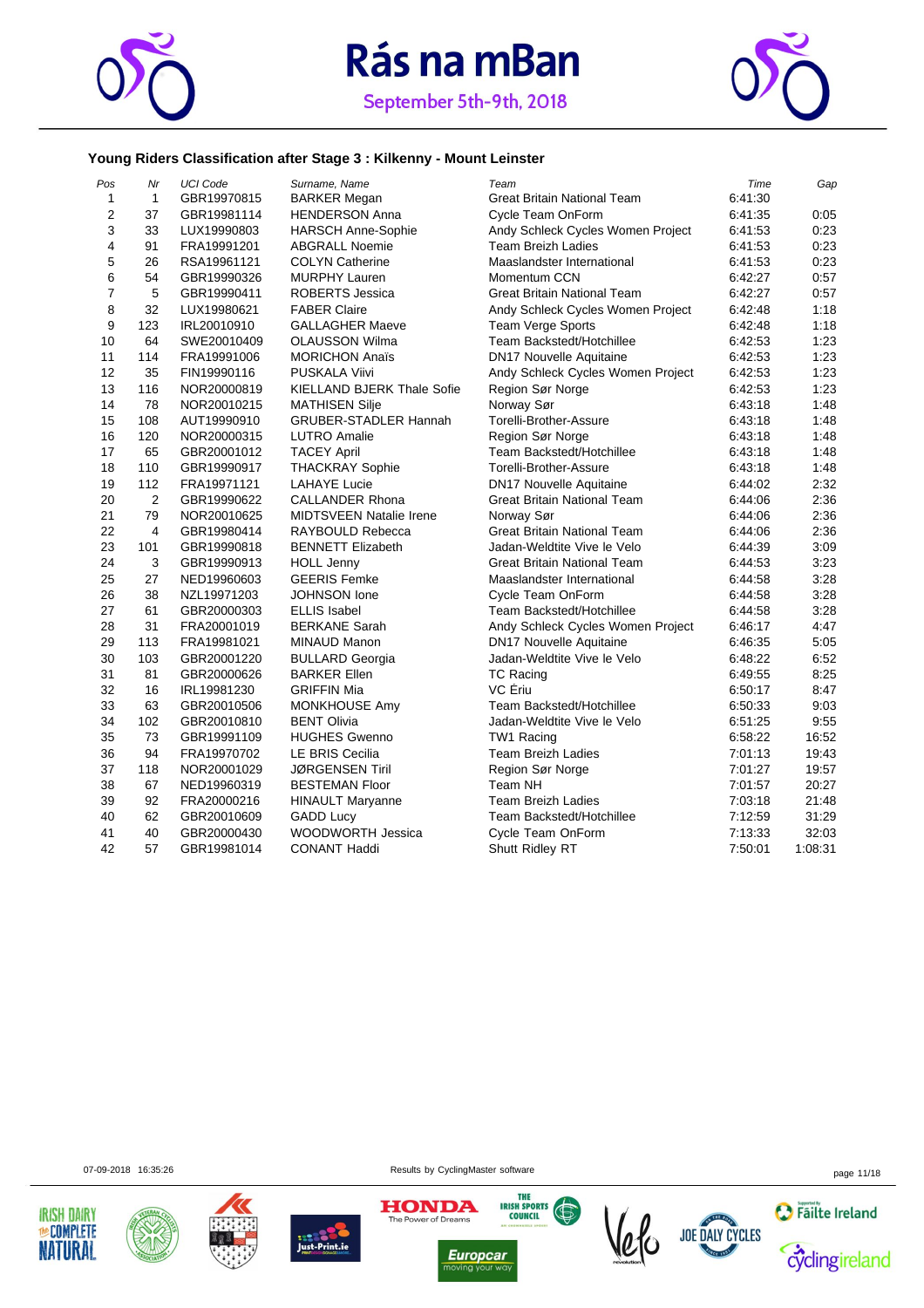



#### **Queen of the Mountains Classification - Stage 3 : Kilkenny - Mount Leinster**

#### **Boolamore (cat 2)**

| Pos            | Nr               | <b>UCI Code</b>               | Surname, Name         | Team                           | Points |
|----------------|------------------|-------------------------------|-----------------------|--------------------------------|--------|
| 1              | 83               | GBR19810812                   | <b>JUNIPER Nicola</b> | <b>TC Racing</b>               | 9      |
| $\overline{2}$ | 19               | IRL19940503                   | <b>SHARPE Alice</b>   | VC Eriu                        | 7      |
| 3              | 93               | FRA19921010                   | <b>DEMAY Coralie</b>  | <b>Team Breizh Ladies</b>      | 5      |
| 4              | 112              | FRA19971121                   | <b>LAHAYE Lucie</b>   | <b>DN17 Nouvelle Aquitaine</b> | 3      |
|                | Bunclody (cat 2) |                               |                       |                                |        |
| Pos            | Nr               | <b>UCI Code</b>               | Surname, Name         | Team                           | Points |
| 1              | 83               | GBR19810812                   | <b>JUNIPER Nicola</b> | <b>TC Racing</b>               | 9      |
| 2              | 112              | FRA19971121                   | <b>LAHAYE Lucie</b>   | <b>DN17 Nouvelle Aquitaine</b> | 7      |
| 3              | 19               | IRL19940503                   | <b>SHARPE Alice</b>   | VC Eriu                        | 5      |
| 4              | 104              | GBR19890919                   | <b>FISHER Annabel</b> | Jadan-Weldtite Vive le Velo    | 3      |
|                |                  | <b>Mount Leinster (cat 1)</b> |                       |                                |        |
| Pos            | Nr               | <b>UCI Code</b>               | Surname, Name         | Team                           | Points |
| 1              | 83               | GBR19810812                   | <b>JUNIPER Nicola</b> | <b>TC Racing</b>               | 12     |
| 2              | 93               | FRA19921010                   | <b>DEMAY Coralie</b>  | <b>Team Breizh Ladies</b>      | 10     |
| 3              | 29               | DEN19880303                   | LØNNE Rikke           | Maaslandster International     | 8      |
| 4              |                  | GBR19970815                   | <b>BARKER Megan</b>   | Great Britain National Team    | 6      |
| 5              | 37               | GBR19981114                   | <b>HENDERSON Anna</b> | Cycle Team OnForm              | 4      |

#### **Queen of the Mountains Classification after Stage 3 : Kilkenny - Mount Leinster**

| Pos | Nr  | <b>UCI Code</b> | Surname, Name              | Team                               | Points |
|-----|-----|-----------------|----------------------------|------------------------------------|--------|
|     | 83  | GBR19810812     | <b>JUNIPER Nicola</b>      | <b>TC Racing</b>                   | 51     |
| 2   | 19  | IRL19940503     | <b>SHARPE Alice</b>        | VC Ériu                            | 28     |
| 3   | 112 | FRA19971121     | <b>LAHAYE Lucie</b>        | <b>DN17 Nouvelle Aquitaine</b>     | 22     |
| 4   | 93  | FRA19921010     | <b>DEMAY Coralie</b>       | <b>Team Breizh Ladies</b>          | 20     |
| 5   | 29  | DEN19880303     | LØNNE Rikke                | Maaslandster International         | 15     |
| 6   |     | GBR19970815     | <b>BARKER Megan</b>        | <b>Great Britain National Team</b> | 6      |
|     | 97  | GBR19950818     | <b>CUTTS Francesca</b>     | Team LDN                           | 5      |
| 8   | 37  | GBR19981114     | <b>HENDERSON Anna</b>      | Cycle Team OnForm                  | 4      |
| 9   | 91  | FRA19991201     | <b>ABGRALL Noemie</b>      | <b>Team Breizh Ladies</b>          | 3      |
| 10  | 104 | GBR19890919     | <b>FISHER Annabel</b>      | Jadan-Weldtite Vive le Velo        | 3      |
| 11  | 116 | NOR20000819     | KIELLAND BJERK Thale Sofie | Region Sør Norge                   | 3      |

07-09-2018 16:35:26 page 12/18











**Europcar**  $\overline{\overline{\mathsf{w}}}$ 



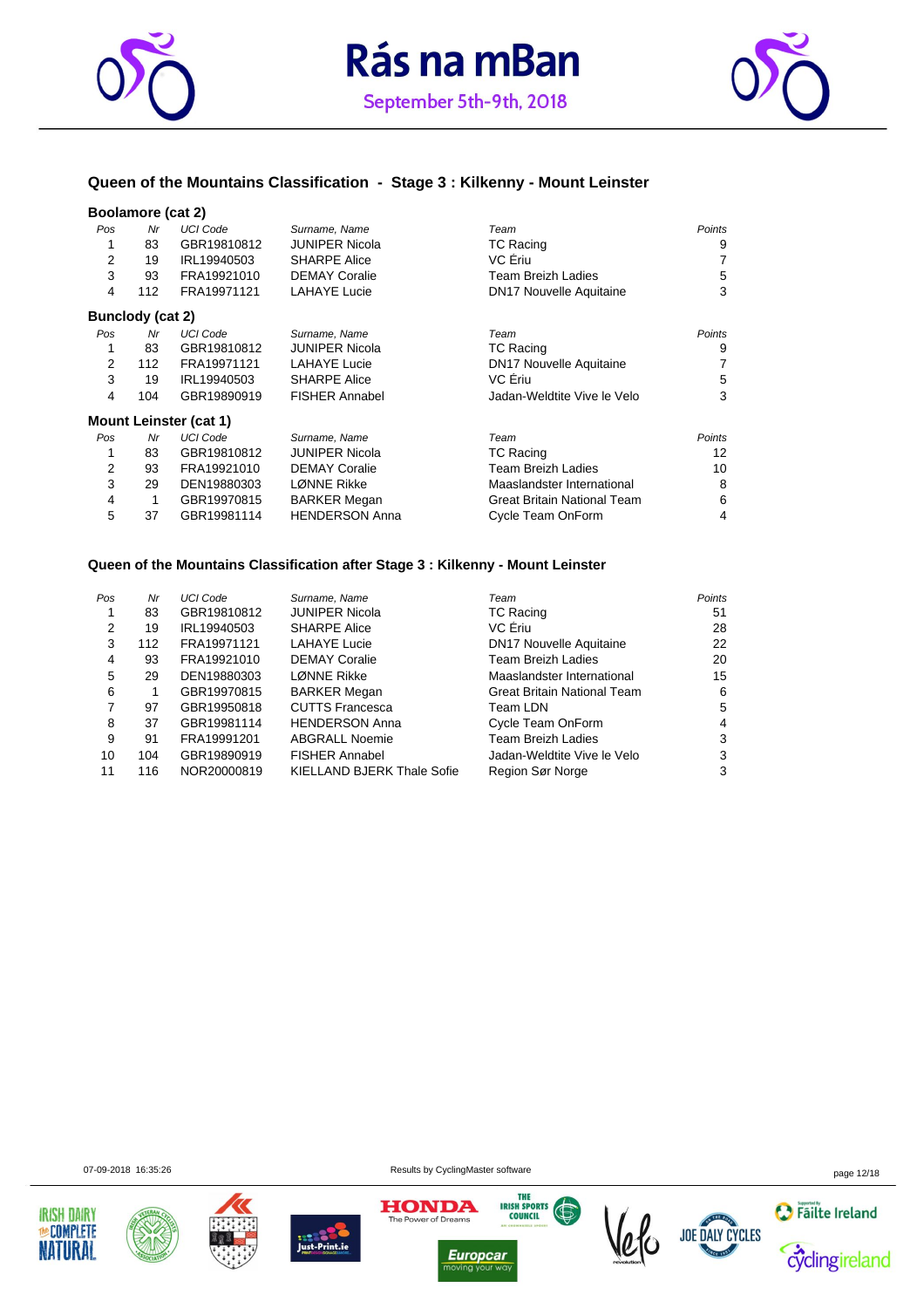



#### **Points Classification after Stage 3 : Kilkenny - Mount Leinster**

| Pos            | Nr  | Name                         | Team            | 1  | $\overline{c}$ | 3              | Total |
|----------------|-----|------------------------------|-----------------|----|----------------|----------------|-------|
| 1              | 83  | <b>JUNIPER Nicola</b>        | <b>TCR</b>      | 6  |                | 10             | 16    |
| $\overline{2}$ | 37  | <b>HENDERSON Anna</b>        | <b>ONF</b>      | 4  | 6              | 6              | 16    |
| 3              | 115 | <b>SACHET Iris</b>           | <b>DNN</b>      | 7  | 7              |                | 14    |
| 4              | 33  | <b>HARSCH Anne-Sophie</b>    | <b>ASC</b>      |    | 9              | $\overline{2}$ | 11    |
| 5              | 32  | <b>FABER Claire</b>          | <b>ASC</b>      | 9  | $\overline{2}$ |                | 11    |
| 6              | 69  | <b>KESSLER Nina</b>          | <b>TNH</b>      | 10 |                |                | 10    |
| 7              | 2   | <b>CALLANDER Rhona</b>       | <b>GBR</b>      |    | 10             |                | 10    |
| 8              | 93  | <b>DEMAY Coralie</b>         | <b>TBL</b>      | 1  |                | 9              | 10    |
| 9              | 95  | <b>QUINIOU Marine</b>        | <b>TBL</b>      | 5  | 4              |                | 9     |
| 10             | 29  | LØNNE Rikke                  | <b>MSL</b>      |    |                | 8              | 8     |
| 11             | 52  | <b>EHRLER Désirée</b>        | <b>MCC</b>      |    | 8              |                | 8     |
| 12             | 120 | <b>LUTRO Amalie</b>          | <b>RSN</b>      | 8  |                |                | 8     |
| 13             | 1   | <b>BARKER Megan</b>          | <b>GBR</b>      |    |                | 7              |       |
| 14             | 91  | <b>ABGRALL Noemie</b>        | <b>TBL</b>      |    |                | 5              | 5     |
| 15             | 108 | <b>GRUBER-STADLER Hannah</b> | <b>TBA</b>      |    | 5              |                | 5     |
| 16             | 75  | POWELL Jennifer              | TW <sub>1</sub> |    |                | 4              | 4     |
| 17             | 78  | <b>MATHISEN Silje</b>        | <b>NOS</b>      | 3  | 1              |                | 4     |
| 18             | 26  | <b>COLYN Catherine</b>       | <b>MSL</b>      |    |                | 3              | 3     |
| 19             | 64  | <b>OLAUSSON Wilma</b>        | <b>TBH</b>      |    | 3              |                | 3     |
| 20             | 113 | <b>MINAUD Manon</b>          | <b>DNN</b>      | 2  |                |                | 2     |
| 21             | 104 | <b>FISHER Annabel</b>        | JWV             |    |                | 1              |       |

07-09-2018 16:35:26 Results by CyclingMaster software page 13/18













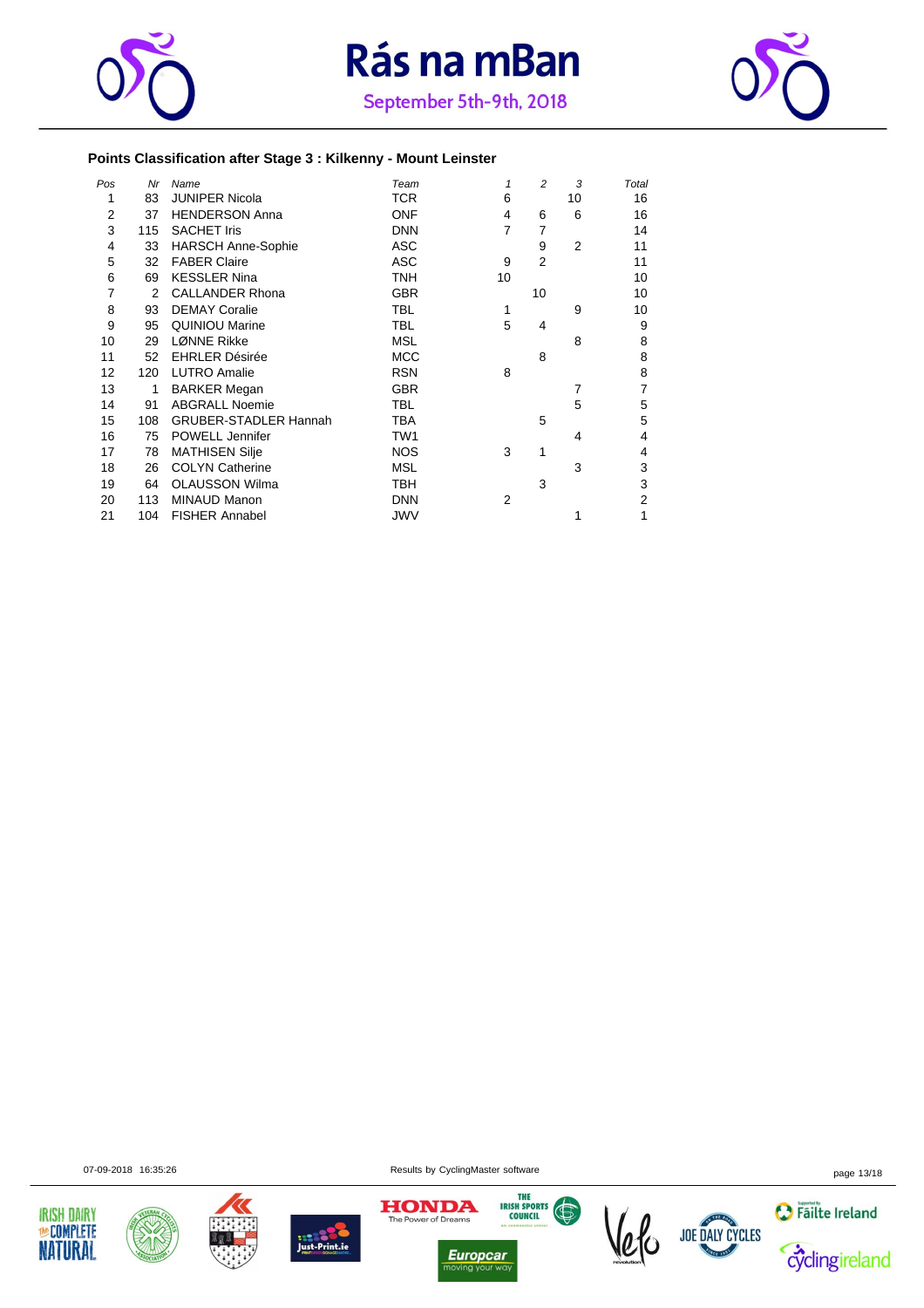





#### **Team Classification Stage 3 : Kilkenny - Mount Leinster**

| Pos | Team                               |            | Time    | Gap   |
|-----|------------------------------------|------------|---------|-------|
| 1   | Team Breizh Ladies                 | <b>TBL</b> | 8:57:17 |       |
| 2   | Maaslandster International         | MSL        | 8:59:08 | 1:51  |
| 3   | Andy Schleck Cycles Women Project  | ASC        | 8:59:13 | 1:56  |
| 4   | <b>DN17 Nouvelle Aquitaine</b>     | <b>DNN</b> | 8:59:29 | 2:12  |
| 5   | <b>Great Britain National Team</b> | <b>GBR</b> | 8:59:42 | 2:25  |
| 6   | FusionRTVeloperformance            | <b>FRV</b> | 8:59:47 | 2:30  |
| 7   | <b>Ireland National Team</b>       | <b>IRL</b> | 9:00:04 | 2:47  |
| 8   | Jadan-Weldtite Vive le Velo        | <b>JWV</b> | 9:00:06 | 2:49  |
| 9   | Cycle Team OnForm                  | <b>ONF</b> | 9:00:27 | 3:10  |
| 10  | Torelli-Brother-Assure             | <b>TBA</b> | 9:01:08 | 3:51  |
| 11  | Momentum CCN                       | <b>MCC</b> | 9:01:24 | 4:07  |
| 12  | Team NH                            | TNH        | 9:01:53 | 4:36  |
| 13  | VC Eriu                            | <b>VCE</b> | 9:02:21 | 5:04  |
| 14  | TW1 Racing                         | TW1        | 9:02:36 | 5:19  |
| 15  | <b>Team LDN</b>                    | <b>LDN</b> | 9:02:48 | 5:31  |
| 16  | Team Backstedt/Hotchillee          | TBH        | 9:02:48 | 5:31  |
| 17  | TC Racing                          | TCR.       | 9:03:35 | 6:18  |
| 18  | Region Sør Norge                   | <b>RSN</b> | 9:04:04 | 6:47  |
| 19  | Cycling Leinster                   | LEI        | 9:08:19 | 11:02 |
| 20  | Team Verge Sports                  | <b>TVS</b> | 9:16:17 | 19:00 |
| 21  | Team Crescent D.A.R.E              | <b>CRE</b> | 9:19:26 | 22:09 |
| 22  | Scott Orwell Wheelers C C          | SOW        | 9:34:24 | 37:07 |
| 23  | <b>Shutt Ridley RT</b>             | <b>SHR</b> | 9:44:10 | 46:53 |

#### **General Team Classification after Stage 3 : Kilkenny - Mount Leinster**

| Pos | Team                               |            | Time     | Gap     |
|-----|------------------------------------|------------|----------|---------|
| 1   | Team Breizh Ladies                 | TBL        | 20:05:38 |         |
| 2   | Maaslandster International         | MSL        | 20:07:29 | 1:51    |
| 3   | Andy Schleck Cycles Women Project  | <b>ASC</b> | 20:07:34 | 1:56    |
| 4   | <b>DN17 Nouvelle Aquitaine</b>     | <b>DNN</b> | 20:07:50 | 2:12    |
| 5   | <b>Great Britain National Team</b> | <b>GBR</b> | 20:08:03 | 2:25    |
| 6   | FusionRTVeloperformance            | <b>FRV</b> | 20:08:08 | 2:30    |
| 7   | Cycle Team OnForm                  | <b>ONF</b> | 20.08.48 | 3:10    |
| 8   | <b>Ireland National Team</b>       | <b>IRL</b> | 20:08:58 | 3:20    |
| 9   | Jadan-Weldtite Vive le Velo        | JWV        | 20:09:00 | 3:22    |
| 10  | Torelli-Brother-Assure             | TBA        | 20:09:29 | 3:51    |
| 11  | Team Backstedt/Hotchillee          | TBH        | 20:11:09 | 5:31    |
| 12  | Team NH                            | TNH        | 20:13:38 | 8:00    |
| 13  | Momentum CCN                       | MCC        | 20:14:17 | 8:39    |
| 14  | VC Eriu                            | <b>VCE</b> | 20:16:15 | 10:37   |
| 15  | Team LDN                           | <b>LDN</b> | 20:16:58 | 11:20   |
| 16  | TW1 Racing                         | TW1        | 20:21:18 | 15:40   |
| 17  | Region Sør Norge                   | <b>RSN</b> | 20:27:38 | 22:00   |
| 18  | <b>TC Racing</b>                   | TCR        | 20:32:58 | 27:20   |
| 19  | Team Crescent D.A.R.E              | <b>CRE</b> | 20:45:29 | 39:51   |
| 20  | Team Verge Sports                  | TVS        | 20:54:39 | 49:01   |
| 21  | Cycling Leinster                   | LEI        | 20:57:27 | 51:49   |
| 22  | Scott Orwell Wheelers C C          | SOW        | 21:21:32 | 1:15:54 |
| 23  | <b>Shutt Ridley RT</b>             | <b>SHR</b> | 22:01:15 | 1:55:37 |

07-09-2018 16:35:26 page 14/18











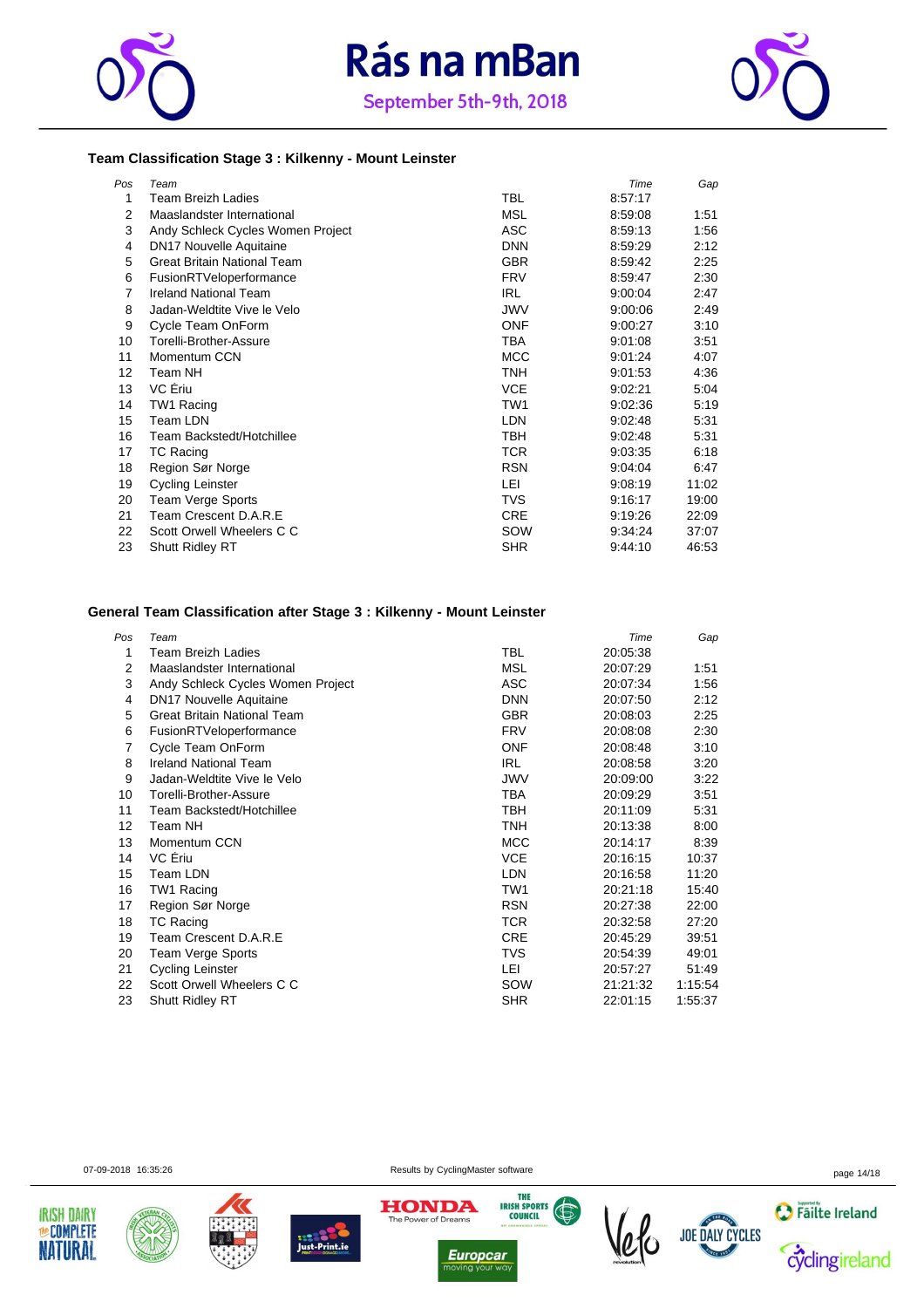





#### **Best Irish Based Team Classification after Stage 3 : Kilkenny - Mount Leinster**

| Pos | Team                      |            | Time     | Gap     |
|-----|---------------------------|------------|----------|---------|
|     | VC Eriu                   | VCE        | 20:24:54 |         |
|     | <b>Team Verge Sports</b>  | <b>TVS</b> | 20:54:39 | 29:45   |
|     | <b>Cycling Leinster</b>   | LEI        | 20:57:27 | 32:33   |
|     | TC Racing                 | TCR        | 21:48:15 | 1:23:21 |
|     | Scott Orwell Wheelers C C | SOW        | 22:39:00 | 2:14:06 |













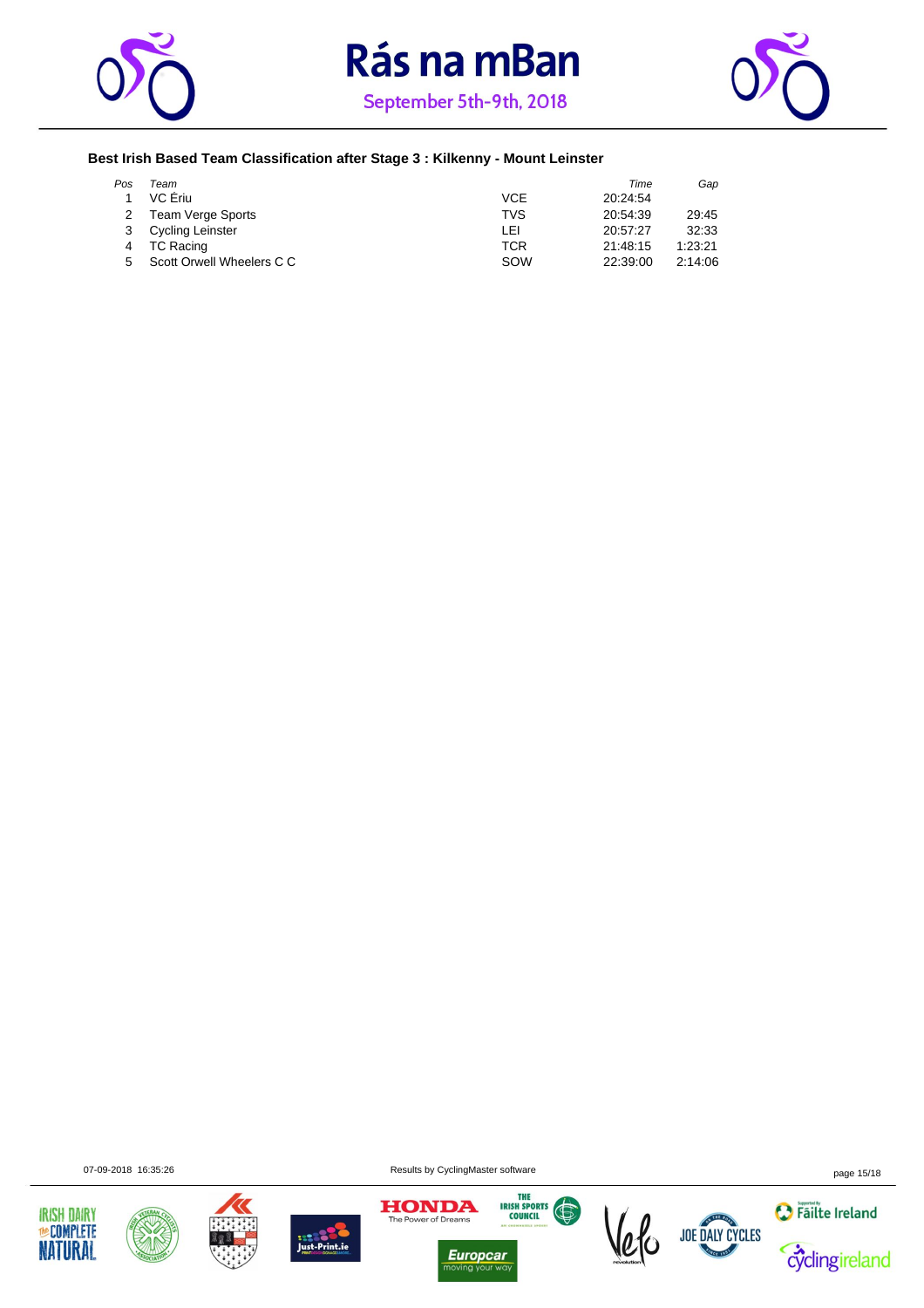

September 5th-9th, 2018



#### **Start List Stage 4 : Tullaroan - Ballybay (Time Trial)**

| <b>Start Time</b> | Nr             | <b>UCI Code</b> | Surname, Name              | Team                           |
|-------------------|----------------|-----------------|----------------------------|--------------------------------|
| 10:00:00          | 121            | IRL19821120     | <b>BRYCE Lyndsey</b>       | Team Verge Sports              |
| 10:01:00          | 124            | POR19850307     | <b>SALVADOR Márcia</b>     | Team Verge Sports              |
| 10:02:00          | 90             | IRL19920418     | FHLATHARTAIGH Ciara Ni     | Scott Orwell Wheelers C C      |
| 10:03:00          | 89             | IRL19900409     | MOLLOY Sinéad              | Scott Orwell Wheelers C C      |
| 10:04:00          | 43             | GBR19690124     | <b>MACKAY Sandra</b>       | Datalynx-Parenesis Women's RT  |
| 10:05:00          | 57             | GBR19981014     | <b>CONANT Haddi</b>        | Shutt Ridley RT                |
| 10:06:00          | 42             | GBR19850214     | <b>LONGTHORP Rebecca</b>   | Datalynx-Parenesis Women's RT  |
| 10:07:00          | 119            | NOR19791218     | <b>HATTELAND LIMA Tone</b> | Region Sør Norge               |
| 10:08:00          | 53             | NED19940505     | <b>HOFLAND Gina</b>        | <b>Momentum CCN</b>            |
| 10:09:00          | 85             | IRL19890910     | O'DWYER Niamh              | <b>TC Racing</b>               |
| 10:10:00          | 122            | IRL19920719     | <b>DESMOND Leah</b>        | Team Verge Sports              |
| 10:11:00          | 25             | SWE19800907     | <b>MORIN Kristina</b>      | Team Crescent D.A.R.E          |
| 10:12:00          | 72             | GBR19830217     | <b>HAMMOND Claire</b>      | TW1 Racing                     |
| 10:13:00          | 58             | GBR19801030     | <b>FILBY Maxine</b>        | Shutt Ridley RT                |
| 10:14:00          | 117            | NOR19950214     | RØSTE OMDAHL Karoline      | Region Sør Norge               |
| 10:15:00          | 40             | GBR20000430     | <b>WOODWORTH Jessica</b>   | Cycle Team OnForm              |
| 10:16:00          | 82             | IRL19861113     | <b>DESMOND Emma</b>        | <b>TC Racing</b>               |
| 10:17:00          | 62             | GBR20010609     | <b>GADD Lucy</b>           | Team Backstedt/Hotchillee      |
| 10:18:00          | 11             | IRL19870406     | <b>BATES Jennifer</b>      | <b>Cycling Leinster</b>        |
| 10:19:00          | 14             | IRL19920705     | <b>GUIHEN Fiona</b>        | <b>Cycling Leinster</b>        |
| 10:20:00          | 92             | FRA20000216     | <b>HINAULT Maryanne</b>    | <b>Team Breizh Ladies</b>      |
| 10:21:00          | 84             | IRL19881230     | O'DONOVAN Niamh            | <b>TC Racing</b>               |
| 10:22:00          | 67             | NED19960319     | <b>BESTEMAN Floor</b>      | Team NH                        |
| 10:23:00          | 88             | IRL19850421     | <b>HORAN Breda</b>         | Scott Orwell Wheelers C C      |
| 10:24:00          | 107            | GBR19820212     | <b>THOM Joanne</b>         | Torelli-Brother-Assure         |
| 10:25:00          | 23             | SWE19890601     | <b>LEVIN Tilina</b>        | Team Crescent D.A.R.E          |
| 10:26:00          | 118            | NOR20001029     | <b>JØRGENSEN Tiril</b>     | Region Sør Norge               |
| 10:27:00          | 94             | FRA19970702     | <b>LE BRIS Cecilia</b>     | <b>Team Breizh Ladies</b>      |
| 10:28:00          | 55             | JPN19860805     | <b>NAKAHARA Yasue</b>      | Momentum CCN                   |
| 10:29:00          | 99             | GBR19920731     | <b>MIDDLETON Kerry</b>     | Team LDN                       |
| 10:30:00          | 13             | IRL19880505     | <b>FLANAGAN Aisling</b>    | <b>Cycling Leinster</b>        |
| 10:31:00          | 12             | IRL19900724     | <b>CLAFFEY Maire</b>       | <b>Cycling Leinster</b>        |
| 10:32:00          | 73             | GBR19991109     | <b>HUGHES Gwenno</b>       | TW1 Racing                     |
| 10:33:00          | 15             | IRL19870731     | <b>LOSCHER Sofie</b>       | <b>Cycling Leinster</b>        |
| 10:34:00          | 98             | GER19870528     | <b>HEISS Gina</b>          | Team LDN                       |
| 10:35:00          | 71             | GBR19920518     | <b>GREAVES Melissa</b>     | TW1 Racing                     |
| 10:36:00          | 51             | NZL19740818     | <b>BLAKEMORE Jeannie</b>   | Momentum CCN                   |
| 10:37:00          | 56             | IRL19860610     | <b>CAMPBELL Laura</b>      | Shutt Ridley RT                |
| 10:38:00          | 6              | IRL19870719     | <b>BOYLAN Lydia</b>        | <b>Ireland National Team</b>   |
| 10:39:00          | 66             | NED19861117     | <b>ALBERTS Nikky</b>       | Team NH                        |
| 10:40:00          | $\overline{7}$ | IRL19880222     | <b>DONEGAN Aine</b>        | <b>Ireland National Team</b>   |
| 10:41:00          | 102            | GBR20010810     | <b>BENT Olivia</b>         | Jadan-Weldtite Vive le Velo    |
| 10:42:00          | 30             | NED19830119     | <b>SLINGERLAND Minke</b>   | Maaslandster International     |
| 10:43:00          | 63             | GBR20010506     | MONKHOUSE Amy              | Team Backstedt/Hotchillee      |
| 10:44:00          | 16             | IRL19981230     | <b>GRIFFIN Mia</b>         | VC Eriu                        |
| 10:45:00          | 106            | GBR19901113     | <b>COX Florence</b>        | Torelli-Brother-Assure         |
| 10:46:00          | 81             | GBR20000626     | <b>BARKER Ellen</b>        | <b>TC Racing</b>               |
| 10:47:00          | 20             | IRL19890509     | <b>WALSH Orla</b>          | VC Eriu                        |
| 10:48:00          | 49             | GBR19861109     | <b>STEELS Claire</b>       | FusionRTVeloperformance        |
| 10:49:00          | 103            | GBR20001220     | <b>BULLARD Georgia</b>     | Jadan-Weldtite Vive le Velo    |
| 10:50:00          | 113            | FRA19981021     | <b>MINAUD Manon</b>        | <b>DN17 Nouvelle Aquitaine</b> |
| 10:51:00          | 68             | IRL19930705     | COTTER Imogen              | Team NH                        |
| 10:52:00          | 31             | FRA20001019     | <b>BERKANE Sarah</b>       | Andy Schleck Cycles Women Pr   |
| 10:53:00          | 21             | SWE19950419     | <b>ANDERSSON Alice</b>     | Team Crescent D.A.R.E          |
| 10:54:00          | 34             | LUX19871030     | <b>HOFFMANN Chantal</b>    | Andy Schleck Cycles Women Pro  |
| 10:55:00          | 61             | GBR20000303     | <b>ELLIS Isabel</b>        | Team Backstedt/Hotchillee      |
| 10:56:00          | 38             | NZL19971203     | <b>JOHNSON lone</b>        | Cycle Team OnForm              |
| 10:57:00          | 27             | NED19960603     | <b>GEERIS Femke</b>        | Maaslandster International     |
| 10:58:00          | 3              | GBR19990913     | <b>HOLL Jenny</b>          | Great Britain National Team    |
| 10:59:00          | 70             | IRL19881203     | MCDERMOTT Ellen            | Team NH                        |





**HONDA** 



Women Project Women Project<br>hillee 07-09-2018 16:35:26 page 16/18 **JOE DALY CYCLES** 



cyclingireland

**O** Failte Ireland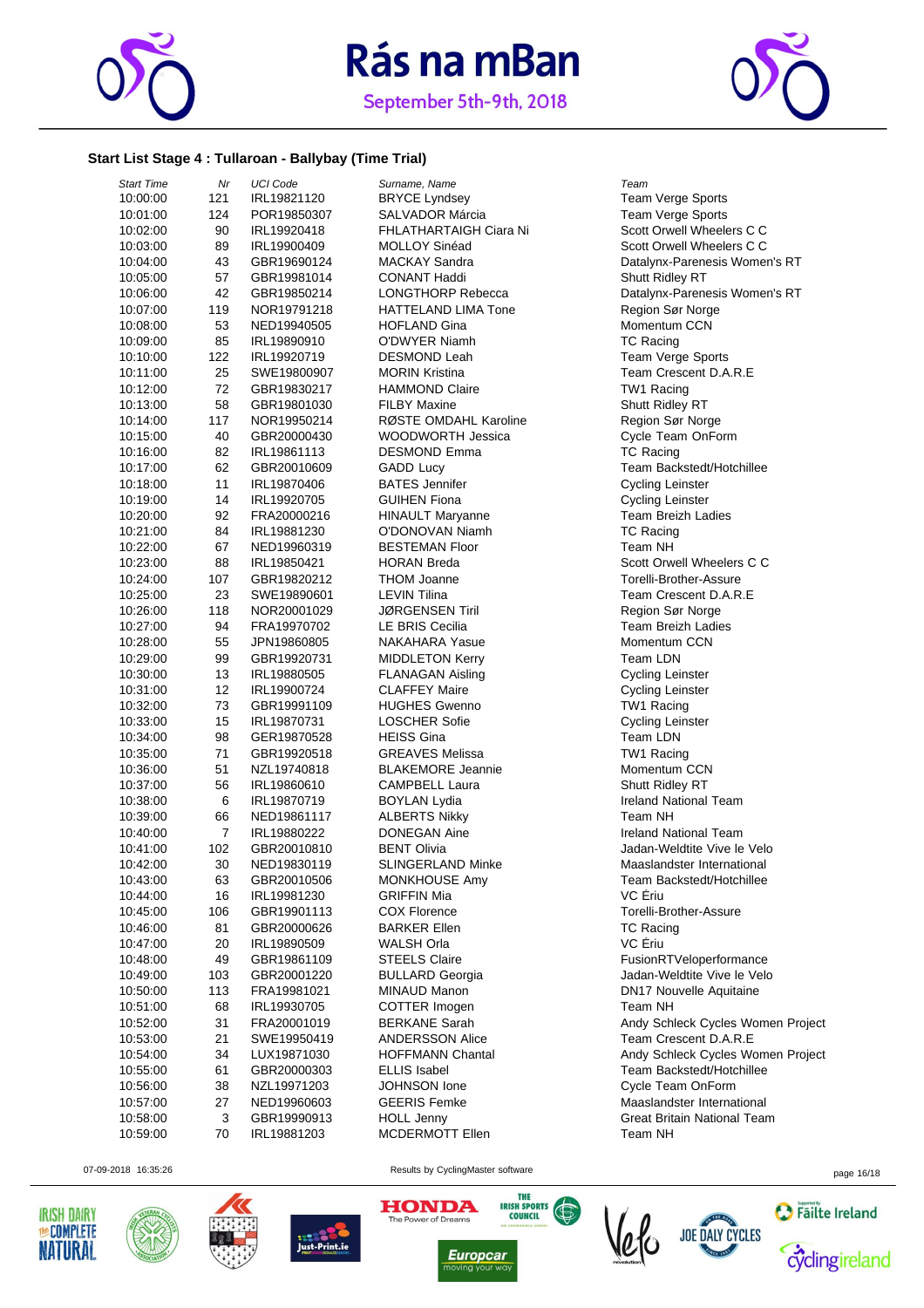

September 5th-9th, 2018



| <b>Start Time</b> | Nr             | <b>UCI Code</b> | Surname, Name                     | Team                  |
|-------------------|----------------|-----------------|-----------------------------------|-----------------------|
| 11:00:00          | 17             | IRL19860424     | <b>HUGHES Hilary</b>              | VC Eriu               |
| 11:01:00          | 125            | POL19861012     | WOZNIAK Agnieszka                 | Team Verge            |
| 11:02:00          | 101            | GBR19990818     | <b>BENNETT Elizabeth</b>          | Jadan-Weldt           |
| 11:03:00          | 74             | SWE19881222     | <b>NORDIN Gabriella</b>           | TW1 Racing            |
| 11:04:00          | 28             | SIN19880513     | <b>LEE</b> Serene                 | Maaslandste           |
| 11:05:00          | 4              | GBR19980414     | RAYBOULD Rebecca                  | Great Britain         |
| 11:06:00          | 79             | NOR20010625     | <b>MIDTSVEEN Natalie Irene</b>    | Norway Sør            |
| 11:07:00          | $\overline{2}$ | GBR19990622     | <b>CALLANDER Rhona</b>            | Great Britain         |
| 11:08:00          | 112            | FRA19971121     | <b>LAHAYE Lucie</b>               | DN17 Nouve            |
| 11:09:00          | 39             | GBR19820223     | <b>SPEAKE Alicia</b>              | Cycle Team            |
| 11:10:00          | 9              | IRL19780728     | <b>MCCRYSTAL Eve</b>              | <b>Ireland Natic</b>  |
| 11:11:00          | 100            | GBR19860125     | <b>RALSTON Helen</b>              | Team LDN              |
| 11:12:00          | 48             | GBR19950712     | <b>PATCH Molly</b>                | FusionRTVe            |
| 11:13:00          | 97             | GBR19950818     | <b>CUTTS Francesca</b>            | Team LDN              |
| 11:14:00          | 36             | GBR19910826     | DIXON Leah                        | Cycle Team            |
| 11:15:00          | 110            | GBR19990917     | <b>THACKRAY Sophie</b>            | Torelli-Broth         |
| 11:16:00          | 47             | GBR19900111     | HUNTER JOHNSTON Fiona             | FusionRTVe            |
| 11:17:00          | 65             | GBR20001012     | <b>TACEY April</b>                | Team Backs            |
| 11:18:00          | 120            | NOR20000315     | LUTRO Amalie                      | Region Sør I          |
| 11:19:00          | 108            | AUT19990910     | <b>GRUBER-STADLER Hannah</b>      | Torelli-Broth         |
| 11:20:00          | 78             | NOR20010215     | <b>MATHISEN Silje</b>             | Norway Sør            |
| 11:21:00          | 10             | IRL19791023     | <b>SMYTH Katharine</b>            | <b>Ireland Natic</b>  |
| 11:22:00          | 109            | GBR19810901     | <b>MASSEY Laura</b>               | Torelli-Broth         |
| 11:23:00          | 116            | NOR20000819     | <b>KIELLAND BJERK Thale Sofie</b> | Region Sør I          |
| 11:24:00          | 35             | FIN19990116     | <b>PUSKALA Viivi</b>              | Andy Schlec           |
| 11:25:00          | 114            | FRA19991006     | <b>MORICHON Anaïs</b>             | DN17 Nouve            |
| 11:26:00          | 64             | SWE20010409     | <b>OLAUSSON Wilma</b>             | <b>Team Backs</b>     |
| 11:27:00          | 115            | FRA19940529     | <b>SACHET Iris</b>                | DN17 Nouve            |
| 11:28:00          | 123            | IRL20010910     | <b>GALLAGHER Maeve</b>            | Team Verge            |
| 11:29:00          | 32             | LUX19980621     | <b>FABER Claire</b>               | Andy Schlec           |
| 11:30:00          | 46             | GBR19910521     | <b>LEWIS Emma</b>                 | FusionRTVe            |
| 11:31:00          | 86             | IRL19920120     | <b>CREAMER Lauren</b>             | <b>Scott Orwell</b>   |
| 11:32:00          | 95             | FRA19930826     | <b>QUINIOU Marine</b>             | <b>Team Breizh</b>    |
| 11:33:00          | 52             | SUI19910820     | <b>EHRLER Désirée</b>             | Momentum <sup>(</sup> |
| 11:34:00          | 19             | IRL19940503     | <b>SHARPE Alice</b>               | VC Eriu               |
| 11:35:00          | 111            | FRA19950502     | <b>ALLIN Pauline</b>              | DN17 Nouve            |
| 11:36:00          | 5              | GBR19990411     | ROBERTS Jessica                   | Great Britair         |
| 11:37:00          | 54             | GBR19990326     | <b>MURPHY Lauren</b>              | Momentum (            |
| 11:38:00          | 69             | NED19880704     | <b>KESSLER Nina</b>               | Team NH               |
| 11:39:00          | 105            | GBR19801226     | <b>WILKINSON Mary</b>             | Jadan-Weldt           |
| 11:40:00          | 8              | IRL19840909     | <b>GURLEY Lydia</b>               | <b>Ireland Natio</b>  |
| 11:41:00          | 104            | GBR19890919     | <b>FISHER Annabel</b>             | Jadan-Weldt           |
| 11:42:00          | 26             | RSA19961121     | <b>COLYN Catherine</b>            | Maaslandste           |
| 11:43:00          | 91             | FRA19991201     | <b>ABGRALL Noemie</b>             | Team Breizh           |
| 11:44:00          | 75             | GBR19870929     | <b>POWELL Jennifer</b>            | TW1 Racing            |
| 11:45:00          | 33             | LUX19990803     | <b>HARSCH Anne-Sophie</b>         | Andy Schlec           |
| 11:46:00          | 37             | GBR19981114     | <b>HENDERSON Anna</b>             | Cycle Team            |
| 11:47:00          | $\mathbf{1}$   | GBR19970815     | <b>BARKER Megan</b>               | <b>Great Britain</b>  |
| 11:48:00          | 29             | DEN19880303     | LØNNE Rikke                       | Maaslandste           |
| 11:49:00          | 93             | FRA19921010     | <b>DEMAY Coralie</b>              | Team Breizh           |
| 11:50:00          | 83             | GBR19810812     | JUNIPER Nicola                    | <b>TC Racing</b>      |
|                   |                |                 |                                   |                       |

1AK Agnieszka **11:00 12:00 12:00 12:00 12:00 12:00 12:00 12:00 12:00 12:00 12:00 12:00 12:00 12:00 12:00 12:00**<br>TTT Elizabeth 11:06:00 79 NOR20010625 MIDTSVEEN Natalie Irene Norway Sør International Cycle Team OnForm YSTAL Eve **11:10:00 9 Ireland National Team** 11:13:13:00 Francesca Team LDN Leah Cycle Team OnForm 11:15:15:00 Torelli-Brother-Assure<br>11:15:00 Triona Top TusionRTVeloperform 11:19:00 108 AUT19990910 GRUBER-STADLER Hannah Torelli-Brother-Assure اتاتا: Norway Sør<br>H Katharine المساحة التاتية Ireland Nati EY Laura **12:00 CES** Construction Torelli-Brother-Assure 1ND BJERK Thale Sofie **Region Sør Norge** 1.GHER Maeve **120 IRL2001** Team Verge Sports 11:32:00 DU Marine 11:32:00 Feam Breizh Ladies<br>11:32:00 Momentum CCN 11:47:11:27:00 11:37:00 Momentum CCN<br>11:37:00 54 ER Nina Momentum CCN Team NH EY Lydia **Institute Communist Communist Communist Communist Communist Communist Communist Communist Communist Communist Communist Communist Communist Communist Communist Communist Communist Communist Communist Communist Co** 11:43:11:43:00 91 ALL Noemie 11:43:00 91 Team Breizh Ladies<br>13:43:11:43:11:43:11:43:11:43:11:43:11:43:11:43:11:43:11:43:11:43:11:43:11:43:11:43 ERSON Anna **11:46:00 STSON Anna** Cycle Team OnForm

11:02:00 11:02:00 101 Jadan-Weldtite Vive le Velo<br>11:02:00 101 N Gabriella<br>11:02:00 11:02:00 11:02:00 11:02:00 11:02:00 11:02:00 11:03:00 11:03:00 11:03:00 11:0 11:04:00 28 SIN19880513 LEE Serene Maaslandster International Great Britain National Team 11:00 NDER Rhona **11:00 2 Great Britain National Team**<br>11:00 2 Callander Britain DDM17 Nouvelle Aquitaine DN17 Nouvelle Aquitaine 1 Molly **Alternative Material Properties FusionRTVeloperformance** FusionRTVeloperformance 11:17:17:00 66 April 11:17:00 Feam Backstedt/Hotchillee<br>11:17:00 65 April 11:17:00 Featon Sør Norge Region Sør Norge Ireland National Team 11:24 Viivi **11:25 Finandial Schleck Cycles Women Project** HON Anaïs **EXECUTE:** DN17 Nouvelle Aquitaine 11:35 SSON Wilma **11:26:00 SSON Wilma** ET Iris **11:27:00 12:00 12:00 12:00 12:00 DN17 Nouvelle Aquitaine** Claire **11:29:00 22 Claire Andy Schleck Cycles Women Project** Emma FusionRTVeloperformance Internal 11:31:31:00 Scott Orwell Wheelers C C Momentum CCN 11:35:11:35:00 11:35:00 Pauline<br>11:35:00 11:35:00 11:35:00 11:35:00 11:35:00 11:35:00 11:35:00 11:35<br>11:35:00 11:35:00 11:35:00 11:35:00 11:35:00 11:35:00 11:35:00 11:35:00 11:35:00 11:35 Great Britain National Team 11:30 Vision Mary 11:39:00 105 Jadan-Weldtite Vive le Velo 11:41:00 104 GBR19890919 FISHER Annabel Jadan-Weldtite Vive le Velo V Catherine **12:42:00 26 RSA100 26 RS**Maaslandster International TW1 Racing 2H Anne-Sophie **12:45:00 33 Andy Schleck Cycles Women Project** IR Megan **11:47:00 1 Great Britain National Team** 11:48:48:00 E Rikke Maaslandster International<br>11:48:00 2011 V Coralie Maaslandster International Team Breizh Ladies

07-09-2018 16:35:26 **Page 17/18** Results by CyclingMaster software page 17/18











THE